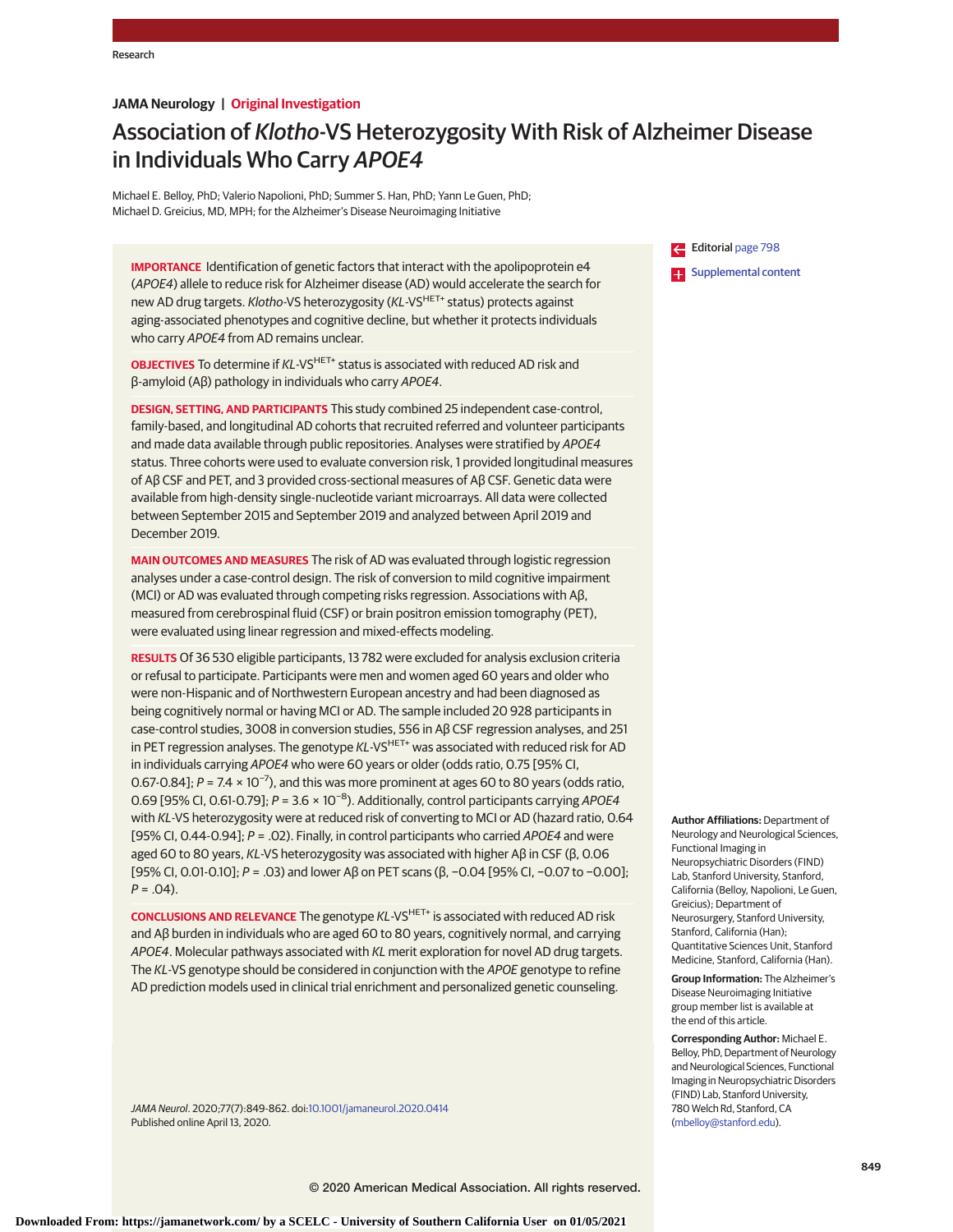lotho (KL) is a transmembrane protein and longevity factor implicated in reducing aging-associated phenotypes and cognitive decline.1,2 Two *KL* missense variants (F352V [rs9536314] and C370S [rs9527025]), in perfect linkage disequilibrium, form a functional haplotype known as *KL*-VS. Specifically, heterozygosity for *KL*-VS (*KL*-VS<sup>HET+</sup> status) has been shown to increase serum levels of KL and exert protective effects on healthy aging and longevity when compared with individuals who are homozygotes for the major or minor alleles (*KL*-VS<sup>HET−</sup>).<sup>2-5</sup> It currently remains unclear if *KL*-VSHET+ status also provides protection against agingassociated neurodegenerative disorders, such as Alzheimer disease (AD).

The apolipoprotein E4 (*APOE4*) allele is the strongest genetic risk factor for late-onset AD.<sup>6</sup> The most established pathogenic effect of *APOE4* is β-amyloid (Aβ) accumulation in the brain, which correlates with decreased Aβ in the cerebrospinal fluid (CSF).<sup>7,8</sup> Brain Aβ accumulation likely represents a central early step in AD pathogenesis<sup>9</sup>; Aβ accumulates before symptom onset in individuals during early old age (60-80 years) before it reaches plateau levels and individuals convert to experiencing mild cognitive impairment (MCI) and/or AD.10-12 Over this age range, Aβ accumulation and correlated cognitive decline are most prominent in individuals who carry *APOE4*. 13-16 Similarly, during this time, *APOE4* ismost strongly associated with AD risk.17-19 In the search for new AD drug targets, it is thus critical to identify genetic factors that interact with *APOE4* to reduce risk for AD by lowering Aβ burden.<sup>20</sup>

Two recent studies evaluated whether *KL*-VS<sup>HET+</sup> status confers protection against AD in individuals who were cognitively normal. One cohort study<sup>21</sup> ( $N = 309$ ; mean age, 61 years) showed that *KL*-VS<sup>HET+</sup> status reduced Aβ burden in individuals who carry *APOE4*. The second cohort study<sup>22</sup> (N = 581; mean age, 71 years) showed that *KL*-VSHET+ did not protect against cognitive decline, and this was not modulated by *APOE4* status. Here, we test on a larger scale and across the age span older than 60 years whether *KL*-VS<sup>HET+</sup> status is associated with reduced risk for AD and conversion to MCI or AD. We also reevaluate in larger samples the putative protective association of KL-VS<sup>HET+</sup> status with Aβ burden assessed by CSF and positron emission tomography (PET) scanning measures. Similar to the prior studies, we stratified analyses by *APOE4* status to determine if the associations of *KL*-VS with outcomemeasures are specific to individualswho carry*APOE4*. Because the role of *APOE4* in AD is most pronounced between age 60 to 80 years and genetic risk varies importantly in relatively younger individuals (60-80 years) compared with older individuals ( $\geq 80$  years),<sup>23</sup> we also tested the hypothesis that the associations of *KL*-VS<sup>HET+</sup> status with AD risk would differ between those aged 60 to 80 years and those older than 80 years.

### **Methods**

#### Ascertainment of Genotype and Phenotype Data

Twenty-two late-onset AD cohorts with genotype data were used for case-control analyses (Table 1).<sup>24-38</sup> Ascertainment and

**850 JAMA Neurology** July 2020 Volume 77, Number 7 **(Reprinted)** [jamaneurology.com](http://www.jamaneurology.com?utm_campaign=articlePDF%26utm_medium=articlePDFlink%26utm_source=articlePDF%26utm_content=jamaneurol.2020.0414)

#### **Key Points**

**Question** Does Klotho-VS heterozygosity protect against Alzheimer disease (AD) in individuals who carry APOE4?

**Findings** In this study, associations were evaluated across 22 AD cohorts (n = 20 928), 3 longitudinal cohorts (n = 3008), and 4 cohorts collecting β-amyloid measurements (cerebrospinal fluid, n = 556; brain, n = 251). In individuals who carry APOE4, Klotho-VS heterozygosity was associated with reduced AD risk and more favorable β-amyloid profiles in the brain and cerebrospinal fluid of older control participants. Klotho-VS heterozygosity was also associated with reduced AD conversion risk in individuals who carry APOE4.

**Meaning** Pathways associated with KL merit exploration for novel AD drug targets, and the KL-VS genotype should be considered in conjunction with APOE genotype to refine prediction models used in clinical trial enrichment.

collection of genotype and phenotype data for each cohort are summarized in the eMethods in the [Supplement](https://jamanetwork.com/journals/jama/fullarticle/10.1001/jamaneurol.2020.0414?utm_campaign=articlePDF%26utm_medium=articlePDFlink%26utm_source=articlePDF%26utm_content=jamaneurol.2020.0414) and described in detail elsewhere.<sup>38</sup> The National Alzheimer Coordinating Center's Alzheimer's Disease Center data sets 1 through 7 (NACC [ADC1-7]) and the Alzheimer's Disease Neuroimaging Initiative (ADNI) and Religious Orders Study and Memory and Aging Project (ROSMAP) longitudinal cohorts provided data on the age at MCI or AD diagnosis and were used in conversionrisk analyses. Genotyping was performed using various high-density single-nucleotide variant (formerly singlenucleotide polymorphism) microarrays across cohorts (eTable 1 in the [Supplement\)](https://jamanetwork.com/journals/jama/fullarticle/10.1001/jamaneurol.2020.0414?utm_campaign=articlePDF%26utm_medium=articlePDFlink%26utm_source=articlePDF%26utm_content=jamaneurol.2020.0414). Participants or their caregivers provided written informed consent in the original studies.

The current study protocol was granted an exemption by the Stanford University institutional review board because the analyses were carried out on deidentified, off-the-shelf data. Further informed consent was therefore not required.

The ADNI cohort provided longitudinal measures of Aβ42 in CSF and Aβ aggregates in the brain from florbetapir  $PET<sup>24</sup>$ (with sample and image processing described elsewhere  $39,40$ ). For Aβ levels on PET scans, we investigated standardized uptake value ratios (referenced to the cerebellum) in a set of brain regions (composite regions of interest: parietal, temporal, frontal, and cingulate cortices) commonly affected by amyloid pathology.<sup>41,42</sup> Associations with CSF Aβ42 were also evaluated in 3 cross-sectional cohorts that are available through National Institute on Aging Genetics of Alzheimer's Disease Data Storage Site (NIAGADS). The cohorts' genetic data and CSF measures were made publicly available on NIAGADS as part of the data sharing associated with an article by Cruchaga et al.<sup>43</sup> Both the genetic data and CSF measures were processed in the Cruchaga et al article<sup>43</sup> and made available under their processed format. All data were collected between September 2015 and September 2019.

The conversion and Aβ analyses used cohorts that are largely overlapping with the main case-control analysis. Thus, these should be considered supportive rather than fully independent analyses.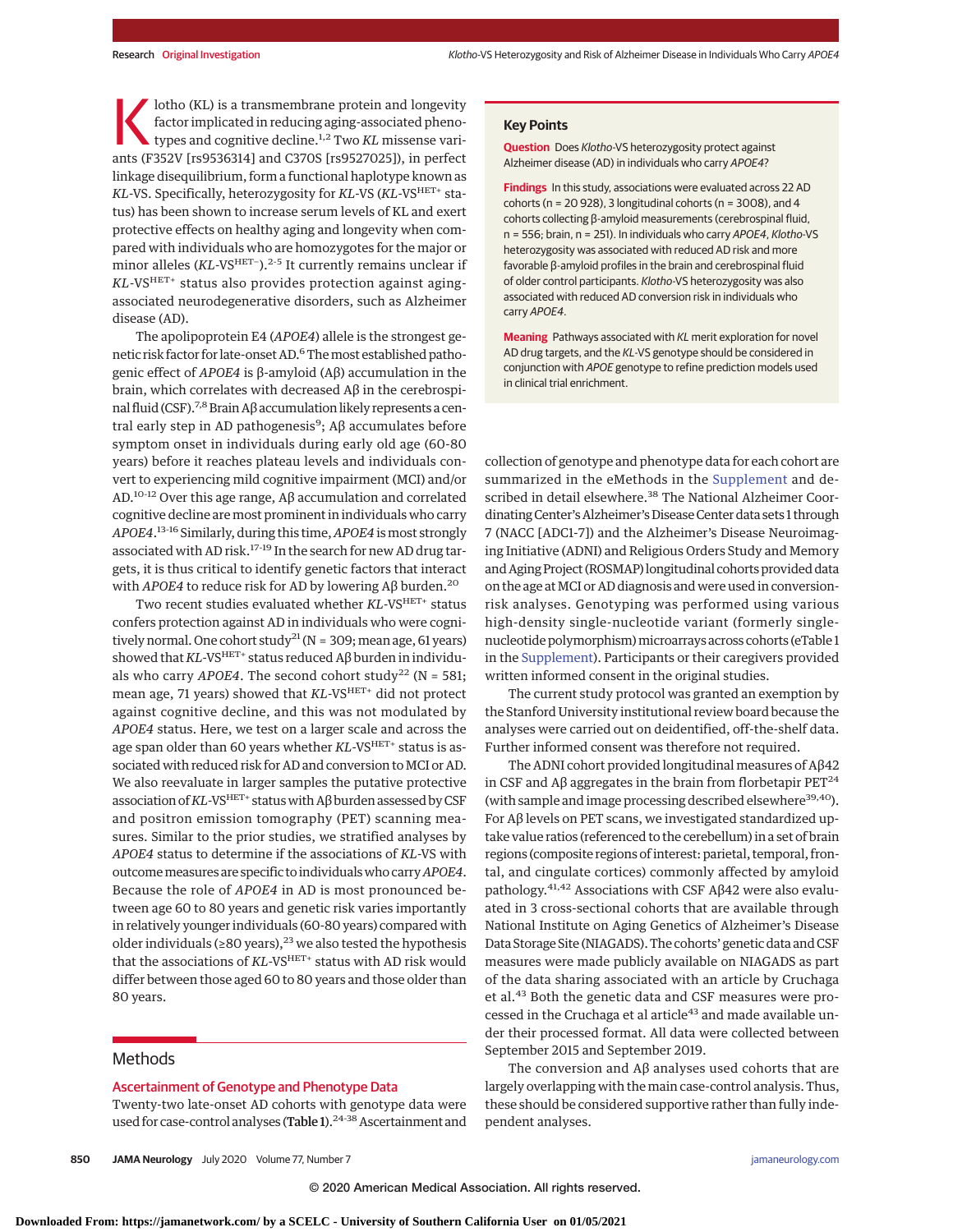| Cohort            | Table 1. Demographics of Cohorts Used in the Alzheimer Disease Cas | Diagnosis                         |                |                                                                       | se-Control Regression Analysis<br>Age, mean (SD) [%] |                              |                              |                        | Age, No. (%), |            |               |                              |
|-------------------|--------------------------------------------------------------------|-----------------------------------|----------------|-----------------------------------------------------------------------|------------------------------------------------------|------------------------------|------------------------------|------------------------|---------------|------------|---------------|------------------------------|
|                   | Participants<br>after quality<br>control, No.                      |                                   |                |                                                                       |                                                      |                              |                              |                        | 60-80 y       |            | $280$         |                              |
| Name <sup>a</sup> |                                                                    | Type                              | ρó.            | No. (%)<br>Female,                                                    | At death                                             | At last visit                | At examination <sup>b</sup>  | At onset <sup>c</sup>  | $\equiv$      | APOE4+     | $\equiv$      | APOE4+                       |
| ACT               |                                                                    | $\leq$                            | 1604           | $\widehat{p}$<br>881 (54.                                             | 83.6 (5.7) [56.9]                                    | 80.3 (5.9) [43.1]            | $\lessgtr$                   | $\lessgtr$             | 630           | 144 (22.9) | 974           | 199 (20.4)                   |
|                   | 2132                                                               | $\mathsf A\mathsf D$              | 528            | $\widehat{\infty}$<br>342 (64.                                        | 86.0 (3.5) [0.6]                                     | $\leq$                       | 83.1 (5.2) [20.6]            | 80.7 (6.6) [78.8]      | 232           | 138 (59.5) | 296           | 99 (33.4)                    |
| <b>NACC</b>       |                                                                    |                                   |                |                                                                       |                                                      |                              |                              |                        |               |            |               |                              |
| ADC1              |                                                                    | $\lesssim$                        | 404            | $\overline{a}$<br>243 (60.                                            | 85.5 (8.6) [38.4]                                    | 78.0 (8.4) [61.6]            | $\leq$                       | $\lessgtr$             | 196           | 68 (34.7)  | 208           | 36(17.3)                     |
|                   | 1790                                                               | $\overline{\mathsf{A}}\mathsf{D}$ | 1386           | $\ddot{\circ}$<br>770 (55.                                            | 83.5 (6.3) [1.40]                                    | $\leq$                       | 79.7 (8.7) [7.4]             | 72.4 (7.2) [91.3]      | 1155          | 830 (71.9) | 231           | 122 (52.8)                   |
| ADC2              |                                                                    | $\lesssim$                        | 105            | 72 (68.6)                                                             | 86.1 (7.0) [19.0]                                    | 78.8 (9.4) [81.0]            | $\leq$                       | $\lessgtr$             | 54            | 19 (35.2)  | 51            | 8(15.7)                      |
|                   | 705                                                                | $\mathsf A\mathsf D$              | 600            | $\widehat{\infty}$<br>317 (52                                         | $\frac{4}{2}$                                        | $\leq$                       | 77.2 (7.5) [1.5]             | 72.9 (7.0) [98.5]      | 518           | 370(71.4)  | $82\,$        | 30 (36.6)                    |
| ADC3              |                                                                    | $\mathord{\text{S}}$              | 380            | $\widehat{6}$<br>238 (62                                              | 88.8 (8.1) [20.0]                                    | 77.6 (8.5) [80.0]            | $\lesssim$                   | $\lessgtr$             | 209           | 59 (28.2)  | 171           | 26(15.2)                     |
|                   | 1036                                                               | $\hbox{\large\it AD}$             | 656            | $\widehat{H}$<br>368 (56.                                             | 99.0 (NA) [0.2]                                      | $\leq$                       | 80.4 (8.8) [4.9]             | 74.3 (8.1) [95.0]      | 512           | 367 (71.7) | 144           | 56 (38.9)                    |
| ADC4              |                                                                    | $\mathop{\mathsf{S}}$             | 325            | $\widehat{5}$<br>200 (61.                                             | 86.9 (8.2) [19.4]                                    | 77.8 (7.6) [80.6]            | $\lessgtr$                   | $\lessgtr$             | 174           | 57 (32.8)  | 151           | 26(17.2)                     |
|                   | 629                                                                | $\mathsf A\mathsf D$              | 304            | $\widehat{\Theta}$<br>164 (53.                                        | $\lessgtr$                                           | $\lessgtr$                   | 72.5 (0.7) [0.7]             | 73.4 (7.0) [99.3]      | 257           | 173 (67.3) | $47$          | 7 (14.9)                     |
| ADC5              |                                                                    | $\mathrel{\mathsf{S}}$            | 498            | $\overline{5}$<br>336 (67.                                            | 89.0 (6.4) [20.3]                                    | 80.2 (8.3) [79.7]            | $\stackrel{\triangle}{\geq}$ | $\lessgtr$             | 222           | 58 (26.1)  | 276           | 52 (18.8)                    |
|                   | 807                                                                | $\mathsf A\mathsf D$              | 309            | 170 (55                                                               | $\leq$                                               | $\leq$                       | $\lessgtr$                   | 73.4 (7.3) [100]       | 259           | 193 (74.5) | 50            | 21(42.0)                     |
| ADC6              |                                                                    | $\mathrel{\mathsf{S}}$            | 253            | 182 (71.                                                              | 86.8 (8.6) [20.6]                                    | 77.6 (7.9) [79.4]            | $\lessgtr$                   | $\lessgtr$             | 149           | 52 (34.9)  | 104           | 20 (19.2)                    |
|                   | 535                                                                | $\mathsf A\mathsf D$              | 282            | $ \widehat{\circ} $ $\widehat{\circ} $ $\widehat{\circ} $<br>154 (54. | $\leq$                                               | $\leq$                       | $\stackrel{\triangle}{\geq}$ | 73.7 (7.6) [100]       | 233           | 161 (69.1) | 49            | 14 (28.6)                    |
| ADC7              |                                                                    | $\mathrel{\mathsf{S}}$            | 601            | $\widetilde{\phantom{a}}$<br>395 (65.                                 | 84.1 (8.4) [9.0]                                     | 76.5 (7.4) [91.0]            | $\lesssim$                   | $\lessgtr$             | 404           | 132 (32.7) | 197           | 52 (26.4)                    |
|                   | 1035                                                               | $\hbox{\small \&}$                | 434            |                                                                       | $\lessapprox$                                        | $\leq$                       | $\lesssim$                   | 72.3 (7.6) [100]       | 371           | 262 (70.6) | $63\,$        | 29 (46.0)                    |
| ADDNEURO          |                                                                    | $\mathrel{\mathsf{S}}$            | 115            |                                                                       | $\stackrel{\triangle}{\geq}$                         | 78.5 (7.2) [100]             | $\lesssim$                   | $\lessgtr$             | 77            | 23 (29.9)  | 38            | 9(23.7)                      |
|                   | 239                                                                | $\hbox{\small \&}$                | 124            | 236 (54.4)<br>64 (55.7)<br>77 (62.1)                                  | $\lessgtr$                                           | $\leq$                       | 79.8 (6.6) [9.7]             | $(6.9)$ [90.3]<br>73.3 | $101\,$       | 67(66.3)   | 23            | 9(39.1)                      |
| ADNI              |                                                                    | $\mathrel{\mathsf{S}}$            | 291            | $\tilde{c}$<br>149 (51                                                | 84.0 (0.3)                                           | 78.2 (6.8) [99.7]            | $\leq$                       | $\lessgtr$             | 188           | 62(33.0)   | 103           | 22(21.4)                     |
|                   | 724                                                                | $\hbox{\small \&}$                | 433            | $\widehat{\cdot}$<br>183 (42                                          | $\lessgtr$                                           | $\leq$                       | 75.2 (6.6) [100]             | $\lessgtr$             | 340           | 251 (73.8) | 93            | 49 (52.7)                    |
| <b>ADOD</b>       | $\overline{7}$                                                     | $\mathrel{\mathsf{S}}$            | $\overline{z}$ | $\circ$                                                               | $\leq$                                               | 70.3 (5.3) [100]             | $\lessgtr$                   | $\lessgtr$             | 69            | 17 (24.6)  | $\sim$        | 1(33.3)                      |
|                   |                                                                    | $\mathsf A\mathsf D$              | $\lessgtr$     | $\leq$                                                                | $\lessgtr$                                           | $\leq$                       | $\lessgtr$                   | $\lessgtr$             | $\lessgtr$    | $\lessgtr$ | $\lessgtr$    | $\stackrel{\triangle}{\geq}$ |
| GenADA            |                                                                    | $\lesssim$                        | 687            | $\overline{5}$<br>436 (63                                             | $\stackrel{\triangle}{\geq}$                         | 74.3 (7.1) [100]             | $\leq$                       | $\lessgtr$             | 545           | 131 (24.0) | 142           | 34 (23.9)                    |
|                   | 1371                                                               | $\hbox{\small \&}$                | 684            | $ \widehat{a} $ $ \widehat{b} $<br>398 (58.                           | $\lessgtr$                                           | $\leq$                       | 85.2 (6.4) [2.2]             | $(6.7)$ [97.8]<br>73.7 | 576           | 390 (67.7) | 108           | 51 (47.2)                    |
| NIA-LOAD          |                                                                    | $\lesssim$                        | 718            | 443 (61.                                                              | 6<br>$85.9(5.9)$ [2.                                 | 74.8 (7.8) [97.1]            | $\leq$                       | $\lessgtr$             | 556           | 190 (34.2) | 162           | 36 (22.2)                    |
|                   | 1693                                                               | $\hbox{\large\it AD}$             | 975            | $\overline{z}$<br>631 (64.                                            | $\lessgtr$                                           | $\leq$                       | 80.3 (8.0) [0.9]             | 72.2 (6.7) [99.1]      | 881           | 705 (80.0) | 94            | 38 (40.4)                    |
| <b>MAYO</b>       |                                                                    | $\mathrel{\mathsf{S}}$            | 1079           | $\widetilde{\Theta}$<br>557 (51                                       | $\leq$                                               | 73.3 (4.3) [100]             | $\leq$                       | $\lessgtr$             | 1079          | 301 (27.9) | $\leq$        | $\leq$                       |
|                   | 1738                                                               | $\hbox{\AA}$                      | 659            | 387 (58.7)                                                            | $\leq$                                               | $\lessapprox$                | 73.8 (4.9) [100]             | $\lessgtr$             | 659           | 442 (67.1) | $\lessapprox$ | ₹                            |
| MAYO <sub>2</sub> | 122                                                                | $\mathrel{\mathsf{S}}$            | 62             | 28 (45.2)                                                             | 83.0 (7.7) [100]                                     | $\stackrel{\triangle}{\geq}$ | $\lessapprox$                | $\lessgtr$             | 19            | 2(10.5)    | $43$          | 5(11.6)                      |
|                   |                                                                    | $\mathsf A\mathsf D$              | 60             | 39 (65.0)                                                             | 83.9 (5.5) [100]                                     | $\leq$                       | $\leq$                       | $\lessgtr$             | $60\,$        | 33 (55.0)  | $\frac{4}{2}$ | $\leq$                       |
|                   |                                                                    |                                   |                |                                                                       |                                                      |                              |                              |                        |               |            |               | (continued)                  |

## Klotho-VS Heterozygosity and Risk of Alzheimer Disease in Individuals Who Carry APOE4 **Original Investigation Research**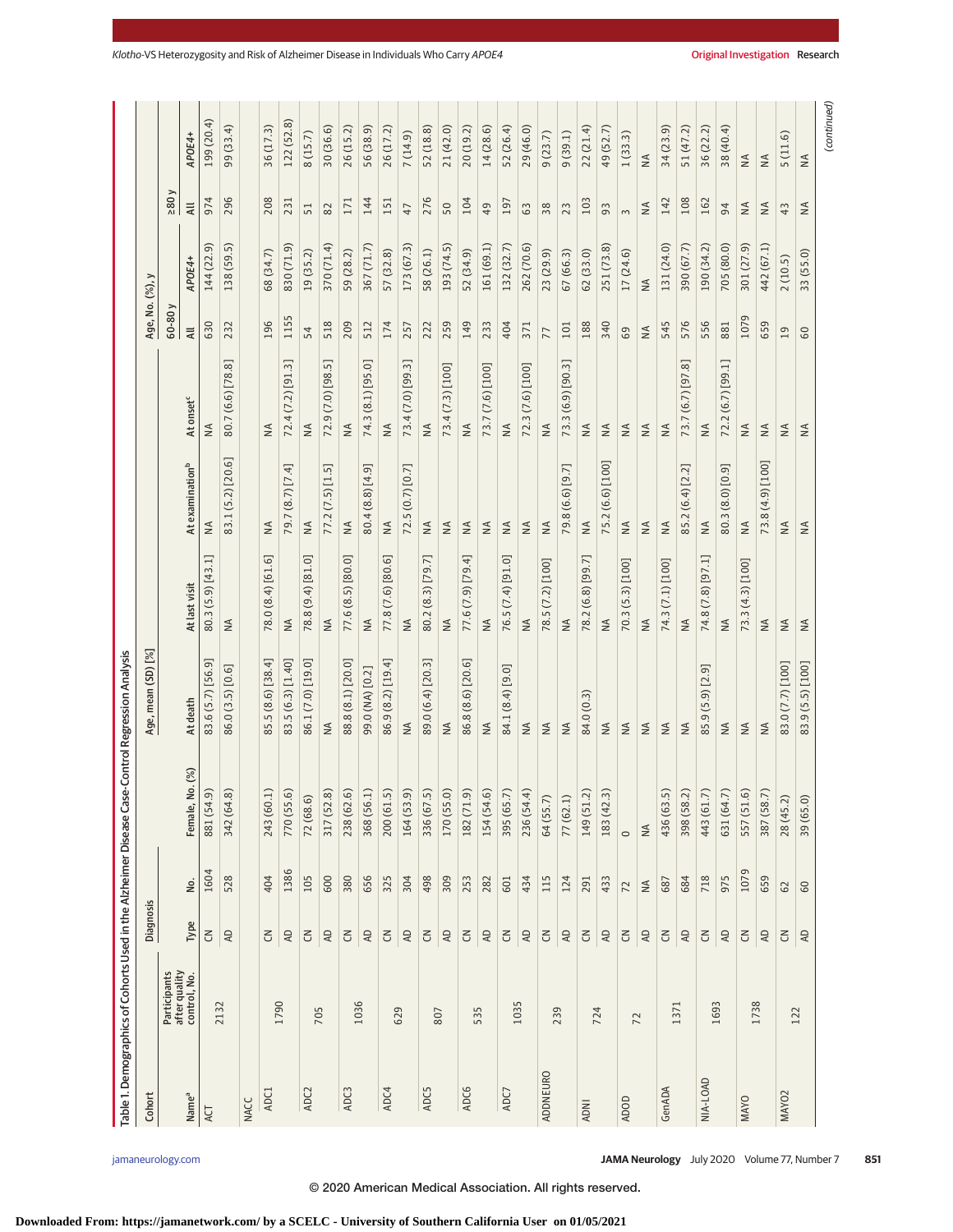|                   |                                                                                                                                                                                                                                                                                                    |                  |       |                                                                                                                                                                                                                                                                                                                                                                                                                                                                                                                                                                                                                                                   | Table 1. Demographics of Cohorts Used in the Alzheimer Disease Case-Control Regression Analysis (continued)                                                                                                                                                          |                   |                                                                                                                                                                                                                                                                                                                                                                                                                                                                                                                                                                                                                                                                                                                                                                                                                          |                       |                 |             |                 |            |
|-------------------|----------------------------------------------------------------------------------------------------------------------------------------------------------------------------------------------------------------------------------------------------------------------------------------------------|------------------|-------|---------------------------------------------------------------------------------------------------------------------------------------------------------------------------------------------------------------------------------------------------------------------------------------------------------------------------------------------------------------------------------------------------------------------------------------------------------------------------------------------------------------------------------------------------------------------------------------------------------------------------------------------------|----------------------------------------------------------------------------------------------------------------------------------------------------------------------------------------------------------------------------------------------------------------------|-------------------|--------------------------------------------------------------------------------------------------------------------------------------------------------------------------------------------------------------------------------------------------------------------------------------------------------------------------------------------------------------------------------------------------------------------------------------------------------------------------------------------------------------------------------------------------------------------------------------------------------------------------------------------------------------------------------------------------------------------------------------------------------------------------------------------------------------------------|-----------------------|-----------------|-------------|-----------------|------------|
| Cohort            |                                                                                                                                                                                                                                                                                                    | <b>Diagnosis</b> |       |                                                                                                                                                                                                                                                                                                                                                                                                                                                                                                                                                                                                                                                   | Age, mean (SD) [%]                                                                                                                                                                                                                                                   |                   |                                                                                                                                                                                                                                                                                                                                                                                                                                                                                                                                                                                                                                                                                                                                                                                                                          |                       | Age, No. (%), y |             |                 |            |
|                   | Participants                                                                                                                                                                                                                                                                                       |                  |       |                                                                                                                                                                                                                                                                                                                                                                                                                                                                                                                                                                                                                                                   |                                                                                                                                                                                                                                                                      |                   |                                                                                                                                                                                                                                                                                                                                                                                                                                                                                                                                                                                                                                                                                                                                                                                                                          |                       | $60 - 80y$      |             | $\times$ 082    |            |
| Name <sup>a</sup> | after quality<br>control, No.                                                                                                                                                                                                                                                                      | Type             | δ.    | No. (%)<br>Female,                                                                                                                                                                                                                                                                                                                                                                                                                                                                                                                                                                                                                                | At death                                                                                                                                                                                                                                                             | At last visit     | At examination <sup>b</sup>                                                                                                                                                                                                                                                                                                                                                                                                                                                                                                                                                                                                                                                                                                                                                                                              | At onset <sup>c</sup> | $\equiv$        | APOE4+      | $\equiv$        | APOE4+     |
| MIRAGE            |                                                                                                                                                                                                                                                                                                    | $\leq$           | 211   | 116 (55.0)                                                                                                                                                                                                                                                                                                                                                                                                                                                                                                                                                                                                                                        | $\frac{4}{2}$                                                                                                                                                                                                                                                        | 71.6 (7.4) [100]  | $\leq$                                                                                                                                                                                                                                                                                                                                                                                                                                                                                                                                                                                                                                                                                                                                                                                                                   | $\leq$                | 184             | 74 (40.2)   | 27              | 9(33.3)    |
|                   | 481                                                                                                                                                                                                                                                                                                | AD               | 270   | $\ddot{.}$<br>168 (62                                                                                                                                                                                                                                                                                                                                                                                                                                                                                                                                                                                                                             | $\frac{4}{2}$                                                                                                                                                                                                                                                        | $\leq$            | 73.4 (6.1) [1.90]                                                                                                                                                                                                                                                                                                                                                                                                                                                                                                                                                                                                                                                                                                                                                                                                        | 70.6 (6.6) [98.1]     | 252             | 163 (64.7)  | 18              | 8 (44.4)   |
| <b>OHSU</b>       |                                                                                                                                                                                                                                                                                                    | $\leq$           | 226   | 120(53.1)                                                                                                                                                                                                                                                                                                                                                                                                                                                                                                                                                                                                                                         | 85.6 (7.1) [100]                                                                                                                                                                                                                                                     | $\frac{4}{2}$     | $\leq$                                                                                                                                                                                                                                                                                                                                                                                                                                                                                                                                                                                                                                                                                                                                                                                                                   | $\leq$                | 42              | 16(38.1)    | 184             | 34 (18.5)  |
|                   | 316                                                                                                                                                                                                                                                                                                | AD               | 90    | 58 (64.4)                                                                                                                                                                                                                                                                                                                                                                                                                                                                                                                                                                                                                                         | $\leq$                                                                                                                                                                                                                                                               | $\leq$            | 88.5 (9.5) [4.4]                                                                                                                                                                                                                                                                                                                                                                                                                                                                                                                                                                                                                                                                                                                                                                                                         | 86.8 (7.2) [95.6]     | 16              | 9(56.3)     | $\overline{74}$ | 26(35.1)   |
| <b>ROSMAP</b>     |                                                                                                                                                                                                                                                                                                    | š                | 821   | $\tilde{5}$<br>579 (70                                                                                                                                                                                                                                                                                                                                                                                                                                                                                                                                                                                                                            | 87.2 (6.8) [56.4]                                                                                                                                                                                                                                                    | 84.7 (6.9) [43.6] | $\frac{4}{2}$                                                                                                                                                                                                                                                                                                                                                                                                                                                                                                                                                                                                                                                                                                                                                                                                            | $\frac{4}{\sqrt{2}}$  | 171             | 40 (23.4)   | 650             | 104 (16.0) |
|                   | 1379                                                                                                                                                                                                                                                                                               | $\overline{A}$   | 558   | 411 (73.7)                                                                                                                                                                                                                                                                                                                                                                                                                                                                                                                                                                                                                                        | 88.2 (2.6) [1.1]                                                                                                                                                                                                                                                     | $\leq$            | 83.8 (6.6) [98.9]                                                                                                                                                                                                                                                                                                                                                                                                                                                                                                                                                                                                                                                                                                                                                                                                        | $\leq$                | 163             | 88 (54.0)   | 395             | 131 (33.2) |
| TGEN <sub>2</sub> |                                                                                                                                                                                                                                                                                                    | $\leq$           | 334   | $\widehat{8}$<br>163 (48)                                                                                                                                                                                                                                                                                                                                                                                                                                                                                                                                                                                                                         | 80.0 (8.7) [100]                                                                                                                                                                                                                                                     | $\frac{4}{2}$     | $\leq$                                                                                                                                                                                                                                                                                                                                                                                                                                                                                                                                                                                                                                                                                                                                                                                                                   | $\leq$                | 182             | 44 (24.2)   | 152             | 28 (18.4)  |
|                   | 946                                                                                                                                                                                                                                                                                                | QV               | 612   | G.<br>410 (67                                                                                                                                                                                                                                                                                                                                                                                                                                                                                                                                                                                                                                     | 83.2 (6.6) [85.1]                                                                                                                                                                                                                                                    | $\leq$            | $\frac{4}{2}$                                                                                                                                                                                                                                                                                                                                                                                                                                                                                                                                                                                                                                                                                                                                                                                                            | 74.3 (7.1) [14.9]     | 526             | 359 (68.3)  | 86              | 48(55.8)   |
| <b>UPITT</b>      |                                                                                                                                                                                                                                                                                                    | $\leq$           | 682   | 436 (63.9)                                                                                                                                                                                                                                                                                                                                                                                                                                                                                                                                                                                                                                        | $\leq$                                                                                                                                                                                                                                                               | 75.6 (6.2) [100]  | $\leq$                                                                                                                                                                                                                                                                                                                                                                                                                                                                                                                                                                                                                                                                                                                                                                                                                   | ₹                     | 546             | 117(21.4)   | 136             | 17(12.5)   |
|                   | 1664                                                                                                                                                                                                                                                                                               | AD               | 982   | 628 (64.0)                                                                                                                                                                                                                                                                                                                                                                                                                                                                                                                                                                                                                                        | $\frac{4}{2}$                                                                                                                                                                                                                                                        | $\leq$            | 76.7 (7.8) [11.7]                                                                                                                                                                                                                                                                                                                                                                                                                                                                                                                                                                                                                                                                                                                                                                                                        | 72.6 (6.4) [88.3]     | 844             | 523 (62.0)  | 138             | 56 (40.6)  |
| UM/VU/MSSM        |                                                                                                                                                                                                                                                                                                    | $\leq$           | 642   | $\widehat{9}$<br>410 (63)                                                                                                                                                                                                                                                                                                                                                                                                                                                                                                                                                                                                                         | 76.8 (10.7) [10.0]                                                                                                                                                                                                                                                   | 73.2 (6.9) [90.0] | $\leq$                                                                                                                                                                                                                                                                                                                                                                                                                                                                                                                                                                                                                                                                                                                                                                                                                   | $\leq$                | 531             | 135 (25.4)  | 111             | 19(17.1)   |
|                   | 1198                                                                                                                                                                                                                                                                                               | QV               | 556   | 358 (64.4)                                                                                                                                                                                                                                                                                                                                                                                                                                                                                                                                                                                                                                        | 83.8 (9.0) [6.1]                                                                                                                                                                                                                                                     | $\leq$            | 81.3 (10.4) [2.9]                                                                                                                                                                                                                                                                                                                                                                                                                                                                                                                                                                                                                                                                                                                                                                                                        | 72.6 (7.3) [91.0]     | 453             | 310 (68.4)  | 103             | 49 (47.6)  |
| WASHU             |                                                                                                                                                                                                                                                                                                    | $\leq$           | 127   | 81 (63.8)                                                                                                                                                                                                                                                                                                                                                                                                                                                                                                                                                                                                                                         | $\leq$                                                                                                                                                                                                                                                               | 76.4 (8.5) [100]  | $\leq$                                                                                                                                                                                                                                                                                                                                                                                                                                                                                                                                                                                                                                                                                                                                                                                                                   | $\frac{4}{2}$         | 92              | 31(33.7)    | 35              | 4(11.4)    |
|                   | 316                                                                                                                                                                                                                                                                                                | AD               | 189   | $\widehat{H}$<br>108 (57                                                                                                                                                                                                                                                                                                                                                                                                                                                                                                                                                                                                                          | $\leq$                                                                                                                                                                                                                                                               | $\frac{4}{2}$     | $\frac{4}{2}$                                                                                                                                                                                                                                                                                                                                                                                                                                                                                                                                                                                                                                                                                                                                                                                                            | 74.7 (7.5) [100]      | 146             | 91(62.3)    | 43              | 17(39.5)   |
| Total             |                                                                                                                                                                                                                                                                                                    | $\leq$           | 10237 | 6129 (59.9)                                                                                                                                                                                                                                                                                                                                                                                                                                                                                                                                                                                                                                       | 84.5 (7.6) [25.4]                                                                                                                                                                                                                                                    | 76.4 (7.6) [74.6] | $\leq$                                                                                                                                                                                                                                                                                                                                                                                                                                                                                                                                                                                                                                                                                                                                                                                                                   | $\leq$                | 6319            | 1772 (28.0) | 3918            | 741 (18.9) |
|                   | 20928                                                                                                                                                                                                                                                                                              | AD               | 10691 | 6377 (59.6)                                                                                                                                                                                                                                                                                                                                                                                                                                                                                                                                                                                                                                       | 83.3 (6.6) [6.0]                                                                                                                                                                                                                                                     | $\leq$            | 78.0 (7.6) [19.4]                                                                                                                                                                                                                                                                                                                                                                                                                                                                                                                                                                                                                                                                                                                                                                                                        | 73.5 (7.5) [74.6]     | 8554            | 5925 (69.3) | 2137            | 860 (40.2) |
|                   | Alzheimer's Disease Neuroimaging Initiative; ADOD, ADNI Department of<br>study; ROSMAP, Rush University Religious Orders Study/Memory and Agir<br>Genomics Research Institute Series 2; UM/VU/MSSM, University of Miami,<br>Multi-institutional Research on Alzheimer Genetics Epidemiology; OHSU, |                  |       | Collaborative Study for Genotype-Phenotype Associations in Alzheimers Disease; NA, not applicable; NACC,<br>National Alzheimer Coordinating Center; NIAGADS, National Institute on Aging and Genetics of Alzheimer's<br>ADDNEURO, European Collaboration for the Discovery of Novel Biomarkers for Alzheimer's Disease; ADNI,<br>Disease; MAYO, Mayo Clinic Alzheimer's Disease Genetics Studies; MAYO2, Mayo RNaseq Study; MIRAGE,<br>Abbreviations: ACT, Adult Changes in Thought: ADCI-7, Alzheimer's Disease Center data sets 1 through 7;<br>of Medicine Studies; UPITT, University of Pittsburgh Study; WASHU, Washington University Study, | Nanderbilt University/Mt. Sinai School<br>Oregon Health and Science University<br>Disease Data Storage Site: NIA-LOAD, National Institute on Aging Genetics Initiative for Late-Onset Alzheimer's<br>ng Project; TGEN2, Translational<br>Defense; GenADA, Multi-Site |                   | Cohort data were available through NIAGADS, the NACC, AMP-AD Knowledge Portal, the Database of Genotypes<br>and Phenotypes, Rush Alzheimer's Disease Center at Rush University, and the Image & Data Archive powered by<br>Laboratory of Neuro Imaging. Cohorts included the ACT, ADCI-7 (for which phenotype data are managed by the<br><sup>b</sup> Age at examination represents a mixture of age types; when multiple data were available for a participant, the<br><sup>c</sup> Age at onset refers to the first onset of cognitive symptoms as reported by the participant or informant and<br>NACC), ADDNEURO, ADNI, ADOD, GenADA, NIA-LOAD, MAYO, MIAAGE, OHSU, ROSMAP, TGEN2,<br>youngest age was taken to approximate age at onset.<br>generally precedes clinical diagnosis.<br>UM/VU/MSSM, UPITT, and WASHU. |                       |                 |             |                 |            |

**852 JAMA Neurology** July 2020 Volume 77, Number 7 **(Reprinted)** and the printed of the state of the state of the state of the state of the state of the state of the state of the state of the state of the state of the stat

**Downloaded From: https://jamanetwork.com/ by a SCELC - University of Southern California User on 01/05/2021**

| Department of Containing Household and Con- |  |
|---------------------------------------------|--|
|                                             |  |
|                                             |  |
|                                             |  |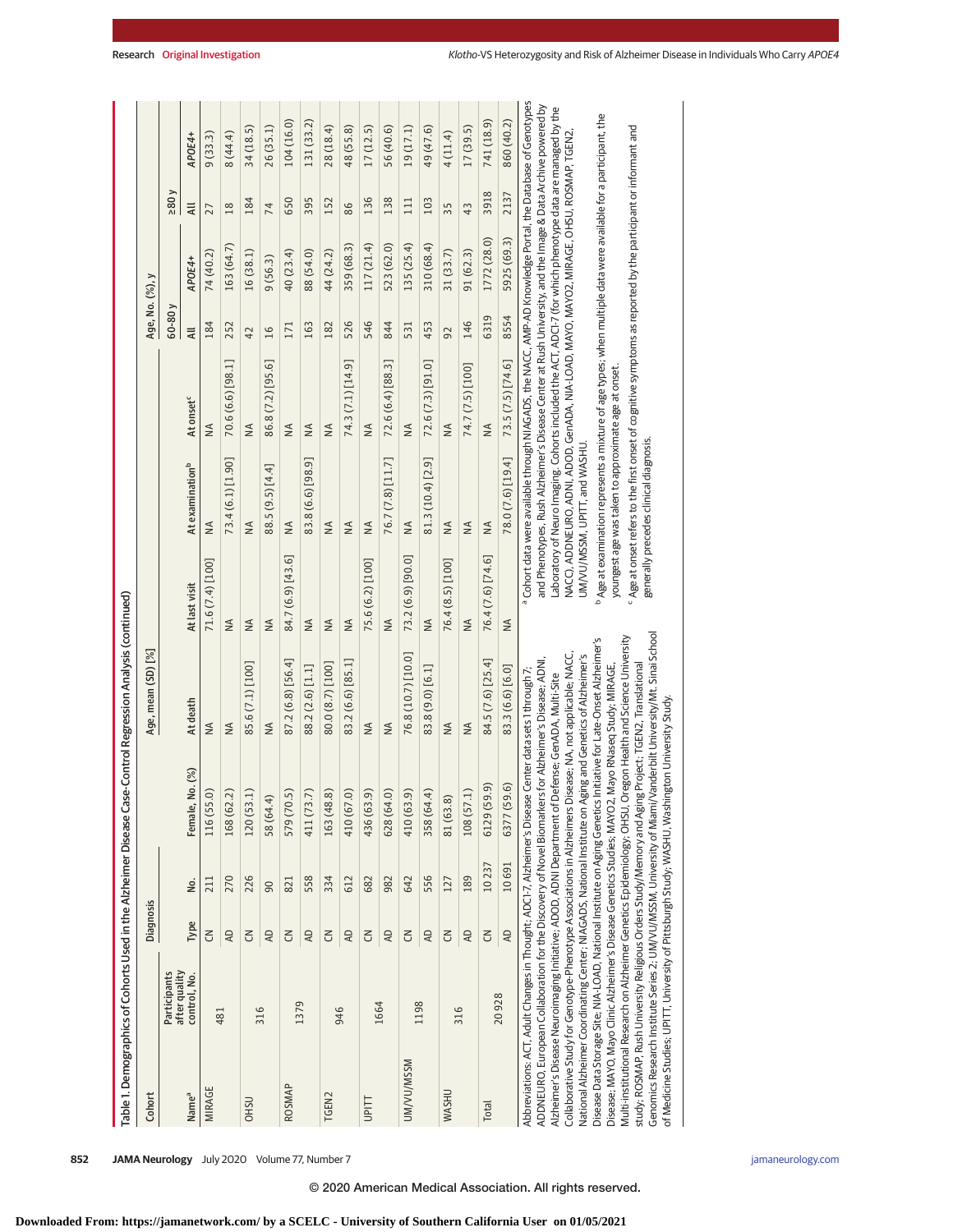#### Genetic Data Quality Control and Processing

Genetic data underwent standard quality control (Plink version 1.9 [the Laboratory of Biological Modeling and the Purcell Lab]), imputation, and ancestry determination (SNPweights version 2.1 [T. H. Chan School of Public Health at Harvard University]; eFigure 1 in the [Supplement\)](https://jamanetwork.com/journals/jama/fullarticle/10.1001/jamaneurol.2020.0414?utm_campaign=articlePDF%26utm_medium=articlePDFlink%26utm_source=articlePDF%26utm_content=jamaneurol.2020.0414).<sup>44-46</sup> To obtain the largest and most homogeneous sample, only non-Hispanic individuals of Northwestern European ancestry were selected. Principal component analysis of genotyped singlenucleotide variants was performed to obtain principal components that capture population substructure (eFigure 2 in the [Supplement\)](https://jamanetwork.com/journals/jama/fullarticle/10.1001/jamaneurol.2020.0414?utm_campaign=articlePDF%26utm_medium=articlePDFlink%26utm_source=articlePDF%26utm_content=jamaneurol.2020.0414). Participants' relatedness was estimated from identity-by-descent analysis. If samples were from related individuals (identity-by-descent value ≥0.25; ie, seconddegree relatives), only a single participant per relatedness cluster was used. Detailed descriptions of processing procedures and inclusion criteria are in the eMethods and eTable 2 in the [Supplement.](https://jamanetwork.com/journals/jama/fullarticle/10.1001/jamaneurol.2020.0414?utm_campaign=articlePDF%26utm_medium=articlePDFlink%26utm_source=articlePDF%26utm_content=jamaneurol.2020.0414)

#### Statistical Analyses

We evaluated the association of *KL*-VS<sup>HET+</sup> status with (1) relative risk for AD, (2) absolute risk of converting from being cognitively normal to havingMCI or AD, and (3) Aβ levels. All analyses were stratified by groups who carried *APOE4* (*APOE*-24/ 34/44) and did not carry *APOE4*(*APOE*-22/23/33). Associations with AD risk and Aβ were evaluated across 3 age ranges: 60 years and older, 60 to 80 years, and 80 years and older. The full sample of those 60 years and older represents the primary analyses. The groups aged 60 to 80 years and 80 years or older were used to test the secondary hypothesis that outcomes of *KL*-VS status differ across age. Associations with conversion risk were evaluated in the full sample of individuals 60 years and older, whereas age stratification was not needed in these time-to-event analyses. We also evaluated the formal interaction of*APOE4*with*KL*-VSHET+ status in analyses that additionally included *APOE4* and *APOE4* × *KL*-VSHET interactions as model covariates. Outcomes were evaluated per cohort and combined using inverse-variance–weighted metaanalysis. In all models, we adjusted the outcome measure for sex and the first 3 genetic principal components. For associations with AD risk and Aβ, we also adjusted for age, even within age-stratified groups, to account for remaining ageassociated outcomes. Associations were considered significant at a threshold *P* value of less than .05 (2-tailed).

A schematic overview of all analyses is provided in eFigure 3 in the [Supplement.](https://jamanetwork.com/journals/jama/fullarticle/10.1001/jamaneurol.2020.0414?utm_campaign=articlePDF%26utm_medium=articlePDFlink%26utm_source=articlePDF%26utm_content=jamaneurol.2020.0414) The association between *KL*-VSHET+ status and AD riskwas evaluated using logistic regression analysis under a case-control design. When multiple age data were available, we prioritized age at onset (AAO) above age at examination, which was itself prioritized above age at death in affected individuals, and we prioritized age at death above age at last examination in control participants (Table 1). This priority ranking is consistent with prior AD studies<sup>34,38</sup> and reflects the reasoning that AAO best marks the advent of pathological changes, while age at death in control participants marks the total time spent without cognitive impairment. Association between *KL*-VS<sup>HET+</sup> status and absolute risk of conversion to MCI or AD, accounting for death as a competing risk,

was evaluated using competing risk regression.<sup>47,48</sup> In competing risk regression, we also adjusted for years of education, which was available for most participants in cohorts with conversion data. Participants were required to be cognitively normal at baseline and have at least 3 years of follow-up.<sup>49-51</sup> Conversions were defined as the first clinical diagnosis of MCI or AD, while participants who were cognitively normal and did not convert or die were censored. Association testing with Aβ levels was restricted to control participants, as in prior studies.<sup>21,22</sup> Associations between *KL*-VS<sup>HET+</sup> status and Aβ measures in the ADNI study were evaluated by linear mixedeffects analysis to take into account the correlation between multiple measurements within each participant, additionally adjusting for diagnosis and participant as a random effect. The diagnosis term dealt with reversions from having MCI to being cognitively normal. Associations with Aβ CSF in the Cruchaga et al $43$  sample were evaluated by means of multiple linear regression, additionally adjusting for cohort (eMethods in the [Supplement\)](https://jamanetwork.com/journals/jama/fullarticle/10.1001/jamaneurol.2020.0414?utm_campaign=articlePDF%26utm_medium=articlePDFlink%26utm_source=articlePDF%26utm_content=jamaneurol.2020.0414).

To evaluate and quantify potential cohort bias, casecontrol and conversion risk analyses were repeated using megaanalyses that included the cohort as a covariate. To evaluate potential bias attributable to the heterogeneity in age information across different cohorts (Table 1), case-control analyses were repeated using only cases that had AAO data available (n = 7994). To increase the reliability of age at diagnosis, conversion risk analyses were repeated requiring 4 and 5 years of minimal follow-up.<sup>49-51</sup> In addition, we performed regression analyses to validatewhether the association of*APOE4*with risk for AD differs across age groups (60-80 years vs ≥80 years) and if *APOE4* status affects AAO. All analyses were performed in R version 3.6.0 (nlme, metaphor, and cmprsk packages; R Foundation for Statistical Computing) between April 2019 and December 2019. Additional details for model/ inclusion criteria are in the eMethods in the [Supplement.](https://jamanetwork.com/journals/jama/fullarticle/10.1001/jamaneurol.2020.0414?utm_campaign=articlePDF%26utm_medium=articlePDFlink%26utm_source=articlePDF%26utm_content=jamaneurol.2020.0414)

#### Results

#### KL-VS Heterozygosity and AD Risk per APOE4 Status

We evaluated the association of *KL*-VS<sup>HET+</sup> status with AD risk by meta-analyzing across 22 AD cohorts (Table 1). We investigated 3 different age ranges, stratified by *APOE4* status (Table 2). While KL-VS<sup>HET+</sup> status is associated with decreased risk for AD in participants who carry *APOE4* across the entire age range of those 60 years and older (odds ratio [OR], 0.75 [95% CI, 0.67-0.84]; *P* = 7.4 × 10−7), the outcome was driven mainly by the group aged 60 to 80 years (OR, 0.69 [95% CI, 0.61-0.79];  $P = 3.6 \times 10^{-8}$ , with no significant association observed in the group 80 years and older (OR, 0.99 [95% CI, 0.77-1.27]; *P* = .94). There was no association found in any *APOE4*-negative group. The interaction between *KL*-VSHET+ status and *APOE4* status for AD risk in the group aged 60 to 80 years was significant and protective (OR, 0.76 [95% CI, 0.66-0.89]; *P* = 3.9 × 10−4). Forest plots in eFigure 4 in the [Supplement](https://jamanetwork.com/journals/jama/fullarticle/10.1001/jamaneurol.2020.0414?utm_campaign=articlePDF%26utm_medium=articlePDFlink%26utm_source=articlePDF%26utm_content=jamaneurol.2020.0414) show high cohort homogeneity of KL-VS<sup>HET+</sup> status association patterns in individuals who carry *APOE4*.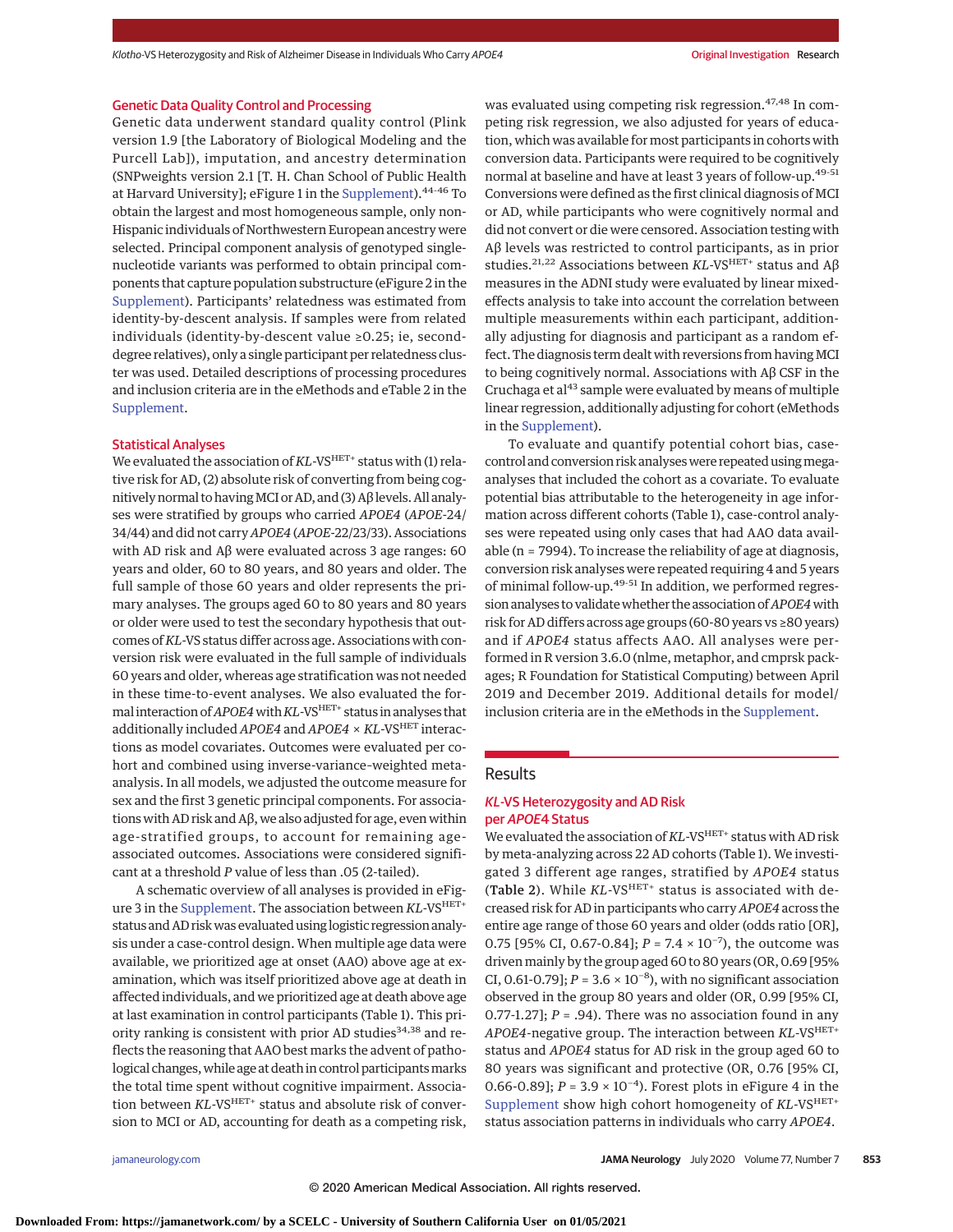|             | Association between KL-VS <sup>HET+</sup> and AD risk by APOE4 status  |                                                                                    |                        |                      | Interaction between KL-VS <sup>HET+</sup> and AD risk by APOE4 status        |                                                                                  |                         |                      |  |
|-------------|------------------------------------------------------------------------|------------------------------------------------------------------------------------|------------------------|----------------------|------------------------------------------------------------------------------|----------------------------------------------------------------------------------|-------------------------|----------------------|--|
| Group       | Control participants<br>with KL-VSHET+<br>status, No./total<br>No. (%) | <b>Participants</b><br>with AD with<br>KL-VSHET+ status,<br>$No. / total No. (\%)$ | Odds ratio<br>(95% CI) | P value              | Control<br>participants<br>with KL-VSHET+<br>status, No./total<br>$No. (\%)$ | <b>Participants</b><br>with AD with<br>KL-VSHET+<br>status, No./total<br>No. (%) | Odds ratio<br>(95% CI)  | P value              |  |
| $60 - 80y$  |                                                                        |                                                                                    |                        |                      |                                                                              |                                                                                  |                         |                      |  |
| APOE4+      | 528/1737 (30.4)                                                        | 1475/5883 (25.1)                                                                   | $0.69(0.61-0.79)$      | $3.6 \times 10^{-8}$ | 1694/6189<br>(27.3)                                                          | 2137/8478<br>(25.2)                                                              | 0.73<br>$(0.61 - 0.87)$ | $5.1 \times 10^{-4}$ |  |
| $APOE4-$    | 1166/4452 (26.2)                                                       | 662/2595 (25.5)                                                                    | $0.98(0.87 - 1.11)$    | .79                  | <b>NA</b>                                                                    | <b>NA</b>                                                                        | <b>NA</b>               | <b>NA</b>            |  |
| $\geq 80$ y |                                                                        |                                                                                    |                        |                      |                                                                              |                                                                                  |                         |                      |  |
| APOE4+      | 187/713 (26.2)                                                         | 218/826 (26.4)                                                                     | $0.99(0.77-1.27)$      | .94                  | 972/3772<br>(25.9)                                                           | 552/2053<br>(26.9)                                                               | 0.92<br>$(0.69 - 1.24)$ | .61                  |  |
| $APOE4-$    | 796/3090 (25.8)                                                        | 339/1253 (27.1)                                                                    | $1.09(0.93-1.28)$      | .28                  | <b>NA</b>                                                                    | <b>NA</b>                                                                        | <b>NA</b>               | <b>NA</b>            |  |
| Full sample |                                                                        |                                                                                    |                        |                      |                                                                              |                                                                                  |                         |                      |  |
| APOE4+      | 724/2488 (29.1)                                                        | 1707/6752 (25.3)                                                                   | $0.75(0.67-0.84)$      | $7.4 \times 10^{-7}$ | 2704/10 103<br>(26.8)                                                        | 2718/10631<br>(25.5)                                                             | 0.76<br>$(0.66 - 0.89)$ | $3.9 \times 10^{-4}$ |  |
| APOE4-      | 1997/7670 (26.0)                                                       | 1015/3906 (26.0)                                                                   | $1.01(0.91-1.11)$      | .91                  | <b>NA</b>                                                                    | <b>NA</b>                                                                        | <b>NA</b>               | <b>NA</b>            |  |

Table 2. Association of Klotho-VS Heterozygosity (KL-VS<sup>HET+</sup>) Status With Alzheimer Disease Status in Age and Apolipoprotein E4 (APOE4) Strata<sup>a</sup>

Abbreviations: AD, Alzheimer disease; HET+, heterozygous; NA, not applicable.

a This Table shows the results of meta-analyses including cohorts with a minimal sample size of 50 that had both affected individuals and control participants.

In sensitivity analyses, results were highly consistent when cohorts were combined through mega-analysis (eTable 3 in the [Supplement\)](https://jamanetwork.com/journals/jama/fullarticle/10.1001/jamaneurol.2020.0414?utm_campaign=articlePDF%26utm_medium=articlePDFlink%26utm_source=articlePDF%26utm_content=jamaneurol.2020.0414). Additionally, given that 25.4% of cases did not have AAO data provided (Table 1), we repeated analyses using only affected individuals with AAO data and all control participants (eTables 4 and 5 in the [Supplement\)](https://jamanetwork.com/journals/jama/fullarticle/10.1001/jamaneurol.2020.0414?utm_campaign=articlePDF%26utm_medium=articlePDFlink%26utm_source=articlePDF%26utm_content=jamaneurol.2020.0414). Despite smaller sample sizes, the protective association of  $KL$ -VS<sup>HET+</sup> status with AD in individuals carrying *APOE4* was even more pronounced and remained strongest in the group of individuals who carried *APOE4* and were between 60 and 80 years (metaanalysis; OR, 0.64 [95% CI, 0.55-0.74]; *P* = 4.0 × 10−9). In addition, we confirmed that, as expected, the association between *APOE4*positivity and AD risk was stronger in those aged 60 to 80 years (OR, 5.79 [95% CI, 5.38-6.23]) compared with those 80 years or older (OR, 2.97 [95% CI, 2.63-3.35]; *P* < 2.2 × 10−16). Participants who carried *APOE4* also had reduced AAO (mean [SD] age, 72.0 [6.7] years) compared with participants who did not carry *APOE4*(mean [SD] age, 76.1 [8.1] years;  $P < 2.2 \times 10^{-16}$ ).

## KL-VSHET+ Status and Risk of Conversion to MCI or AD in Individuals Stratified by APOE4 Status

We then assessed the association of *KL*-VS<sup>HET+</sup> status with risk for conversion to MCI or AD. Meta-analysis across the 3 investigated cohorts (eTable 6 in the [Supplement\)](https://jamanetwork.com/journals/jama/fullarticle/10.1001/jamaneurol.2020.0414?utm_campaign=articlePDF%26utm_medium=articlePDFlink%26utm_source=articlePDF%26utm_content=jamaneurol.2020.0414) showed a significant protective association of *KL*-VS<sup>HET+</sup> status with conversion risk in those who carry *APOE4* (hazard ratio [HR], 0.64 [95% CI, 0.44-0.94]; *P* = .02) but not in participants who did not carry *APOE4*(HR, 1.06 [95% CI, 0.81-1.37];*P* = .69; eTable 7 in the [Supplement\)](https://jamanetwork.com/journals/jama/fullarticle/10.1001/jamaneurol.2020.0414?utm_campaign=articlePDF%26utm_medium=articlePDFlink%26utm_source=articlePDF%26utm_content=jamaneurol.2020.0414). The interaction between *KL*-VS<sup>HET+</sup> status and *APOE4* status was significant and protective (HR, 0.62 [95% CI, 0.39-1.00]; *P* = .048). Figure 1 shows the cumulative conversion risk across the age span, where the protective association of *KL*-VSHET+ status in the group with *APOE4* begins around 77 years of age. Forest plots in eFigure 5 in the [Supplement](https://jamanetwork.com/journals/jama/fullarticle/10.1001/jamaneurol.2020.0414?utm_campaign=articlePDF%26utm_medium=articlePDFlink%26utm_source=articlePDF%26utm_content=jamaneurol.2020.0414) and cumulative risk plots in eFigure 6 in the [Supplement](https://jamanetwork.com/journals/jama/fullarticle/10.1001/jamaneurol.2020.0414?utm_campaign=articlePDF%26utm_medium=articlePDFlink%26utm_source=articlePDF%26utm_content=jamaneurol.2020.0414) show that these association and interaction pat-

terns are consistent across all 3 cohorts. In sensitivity analyses, these findings remained consistent when evaluated through mega-analysis and after requiring minimum follow-up times of 4 or 5 years (eTable 8 in the [Supplement\)](https://jamanetwork.com/journals/jama/fullarticle/10.1001/jamaneurol.2020.0414?utm_campaign=articlePDF%26utm_medium=articlePDFlink%26utm_source=articlePDF%26utm_content=jamaneurol.2020.0414).

We additionally evaluated the association of *KL*-VSHET+ status with conversion from being cognitively normal or having MCI to having AD (eTables 9 and 10 and eFigure 7 in the [Supple](https://jamanetwork.com/journals/jama/fullarticle/10.1001/jamaneurol.2020.0414?utm_campaign=articlePDF%26utm_medium=articlePDFlink%26utm_source=articlePDF%26utm_content=jamaneurol.2020.0414)[ment\)](https://jamanetwork.com/journals/jama/fullarticle/10.1001/jamaneurol.2020.0414?utm_campaign=articlePDF%26utm_medium=articlePDFlink%26utm_source=articlePDF%26utm_content=jamaneurol.2020.0414). The *KL*-VS<sup>HET+</sup> status reduced conversion risk in the group carrying *APOE4* (HR, 0.81 [95% CI, 0.66-1.00]; *P* = .047) but not in the group without *APOE4* (HR, 1.12 [95% CI, 0.78- 1.61]; *P* = .99). These outcomes were consistent for a minimum of 4 years and 5 years of follow-up. The interaction of *KL*-VSHET+ status with *APOE4* status was protective but significant only for patients with a minimum of 5 years of follow-up (HR, 0.68 [95% CI, 0.49-0.95]; *P* = .02; eTable 9 in the [Supplement\)](https://jamanetwork.com/journals/jama/fullarticle/10.1001/jamaneurol.2020.0414?utm_campaign=articlePDF%26utm_medium=articlePDFlink%26utm_source=articlePDF%26utm_content=jamaneurol.2020.0414).

## KL-VS<sup>HET+</sup> Status and Aβ in Control Participants Aged 60 to 80 Years Stratified by APOE4 Status

Similar to AD risk analyses, we evaluated whether there was an age-dependent association of *KL*-VSHET+ status with Aβ CSF levels. In the age range of 60 to 80 years, *KL*-VSHET+ status was significantly associated with increased Aβ CSF levels in control participants carrying *APOE4* (β, 0.06 [95% CI, 0.01-0.10], *P* = .03) but not in control participants without *APOE4* (β, 0.04 [95% CI, −0.02 to 0.09];*P* = .22;Figure 2A). In the full age range (≥60 years), this association was not significant in control participants carrying *APOE4* (β, 0.02 [95% CI, −0.03 to 0.06]; *P* = .50) or control participants without *APOE4* (β, 0.02 [95% CI, −0.03 to 0.07]; *P* = .44; eFigure 8 in the [Supplement\)](https://jamanetwork.com/journals/jama/fullarticle/10.1001/jamaneurol.2020.0414?utm_campaign=articlePDF%26utm_medium=articlePDFlink%26utm_source=articlePDF%26utm_content=jamaneurol.2020.0414). Forest plots in eFigure 9 in the [Supplement](https://jamanetwork.com/journals/jama/fullarticle/10.1001/jamaneurol.2020.0414?utm_campaign=articlePDF%26utm_medium=articlePDFlink%26utm_source=articlePDF%26utm_content=jamaneurol.2020.0414) show consistent associations for both cohorts in those aged 60 to 80 years who carried *APOE4*. Finally, we evaluated the association of *KL*-VSHET+ status with Aβ findings on PET in an AD-relevant brain composite region of interest. Findings were highly consistent with those for CSF levels; that is, *KL*-VS<sup>HET+</sup> status significantly decreased Aβ on PET in the group who were posi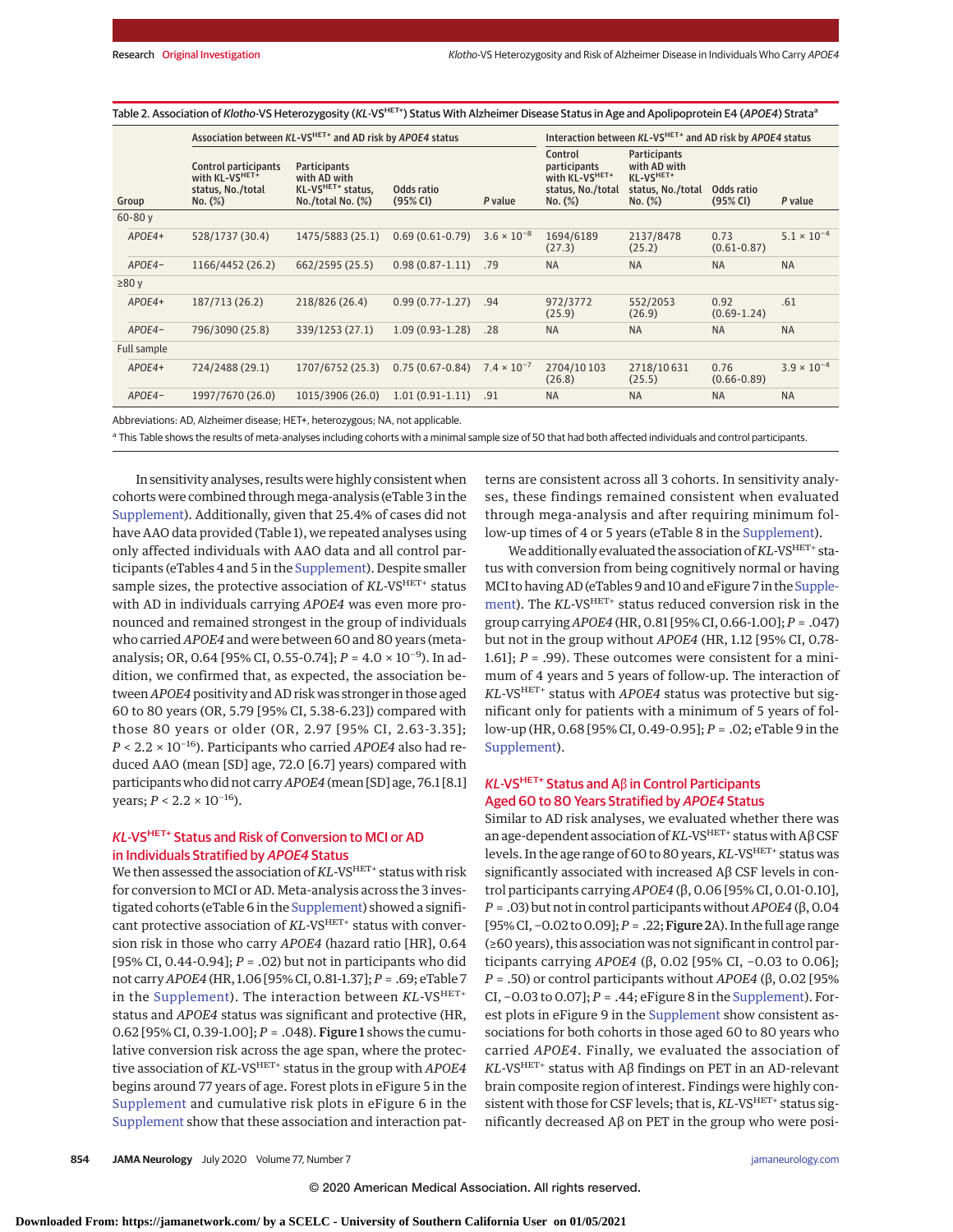Figure 1. Risk of Conversion to Mild Cognitive Impairment or Alzheimer disease by Klotho-VS Heterozygosity Status, Stratified by APOE4 Status



A, Individuals with apolipoprotein E4 (APOE4). The outcome of  $KL\text{-}VS^{HET+}$ status, as determined from competing risk regression analysis meta-analyzed across 3 independent cohorts, is significant in individuals who carry APOE4 (hazard ratio, 0.64 [95% CI, 0.4-0.94]; P = .02). B, Individuals without APOE4



(hazard ratio, 1.06 [95% CI, 0.81-1.37]; P = .69). AD indicates Alzheimer disease; HET+, heterozygosity; HET-, nonheterozygosity; MCI, mild cognitive impairment.

Figure 2. Association of Klotho-VS Heterozygosity Status with β-Amyloid Levels in Control Participants 60 to 80 Years Old, Stratified by Apolipoprotein E4 (APOE4) Status



A, Measured by cerebrospinal fluid samples. B, Measured by positron emission tomography imaging. Box plot error bars show the 95th-percentile range. Gray circles indicate values outside of the 95th percentile range. Meta-analyses between Alzheimer's Disease Neuroimaging Initiative and Cruchaga et al<sup>43</sup> samples were significant in participants who carry APOE4 (leftmost pairs in each graph; cerebrospinal fluid, β, 0.06 [95% CI, 0.01-0.101;  $P = .03$ ; positron emission tomography, β, −0.04 [95% CI, −0.07 to −0.00]; P = .04). HET+ indicates heterozygosity; HET-, nonheterozygosity.

tive for *APOE4*and aged 60 to 80 years (β, −0.04 [95% CI, −0.07 to 0.00];*P* = .04; Figure 2B) but not in those aged 60 to 80 years who did not carry *APOE4* (β, 0.00 [95% CI, −0.02 to 0.01]; *P* = .69) or either of the other groups aged 60 years or older (eFigure 8 in the [Supplement\)](https://jamanetwork.com/journals/jama/fullarticle/10.1001/jamaneurol.2020.0414?utm_campaign=articlePDF%26utm_medium=articlePDFlink%26utm_source=articlePDF%26utm_content=jamaneurol.2020.0414).

#### Additional Analyses

In addition to comparing participants with *KL*-VS<sup>HET+</sup> status vs *KL*-VSHET− status, we contrasted individuals with *KL*-VSHET+ status vs thosewho did not carry*KL*-VS (eTables 11-15 in the [Supplement\)](https://jamanetwork.com/journals/jama/fullarticle/10.1001/jamaneurol.2020.0414?utm_campaign=articlePDF%26utm_medium=articlePDFlink%26utm_source=articlePDF%26utm_content=jamaneurol.2020.0414). Results were highly consistent with the main analyses but had slightly reduced effect sizes. Because KL-VS homozygosity (KL-VS<sup>HOM</sup>) has been associated with negative outcomes on life span,<sup>2</sup> brain-aging resilience,<sup>52</sup> and cognition,<sup>4</sup> we also evaluated individuals with *KL*-VS<sup>HOM</sup> status comparedwith thosewho did not carry*KL*-VS (eTables 16-19

and eFigure 10 in the [Supplement\)](https://jamanetwork.com/journals/jama/fullarticle/10.1001/jamaneurol.2020.0414?utm_campaign=articlePDF%26utm_medium=articlePDFlink%26utm_source=articlePDF%26utm_content=jamaneurol.2020.0414). In individuals who carry *APOE4*, results were consistent, with *KL*-VSHOM status increasing risk, but only conversion risk from being cognitively normal or having MCI to having AD reached nominal significance. There were no significant results in participants who did not carry *APOE4*. Finally, given the biological ambiguity of individuals who carry *APOE24* (both risk-increasing and decreasing alleles), we repeated analyses excluding these participants (eTables 20-24 in the Supplement). Again, results were highly consistent with the main analyses.

### Discussion

Our results demonstrate that *KL*-VS<sup>HET+</sup> status was associated with reduced AD risk in individuals who carried *APOE4*,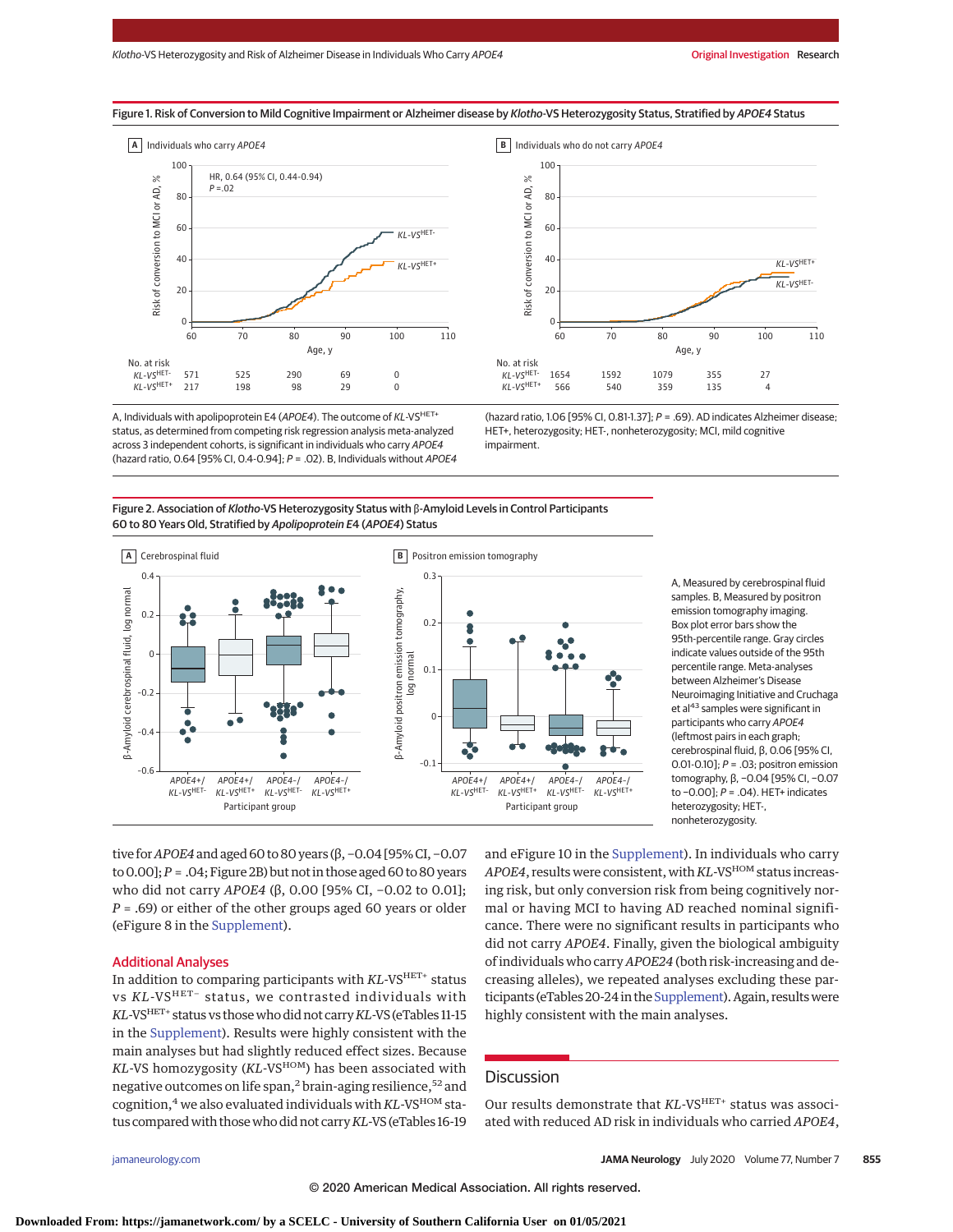and this was so mostly between 60 and 80 years. In this age range, *KL*-VSHET+ status was also associated with lower Aβ burden in individuals who are cognitively normal and carry *APOE4*. Additionally, starting close to 80 years of age, control participants who carried *APOE4* and had *KL*-VS<sup>HET+</sup> status were at reduced risk of converting to MCI or AD.

To our knowledge, the current study is the largest to date to evaluate a heterozygous genetic association with AD risk. Specifically, we hypothesized that *KL*-VS<sup>HET+</sup> status would reduce risk of AD in those who carried *APOE4*. Furthermore, given that the genetic risk for AD attributable to*APOE4*is higher between 60 and 80 years of age,<sup>17-19</sup> which was confirmed in our case-control analysis in which the OR for *APOE4* was almost 2-fold higher in the group 60 to 80 years old (OR, 5.8) compared with those 80 years or older (OR, 3.0), we hypothesized that the protective association of *KL*-VSHET+ status in those with *APOE4* would be strongest in the 60-year to 80-year age range. We showed that protective outcomes of *KL*-VSHET+ status on AD risk in those who carry *APOE4* was highly significant across the entire age range older than 60 years but was considerably stronger between the ages of 60 and 80 years and was not detectable in the ages 80 years and older. This age-specific interaction of *KL*-VSHET+ status with *APOE4* is also consistent with recent work that showed how genomewide risk for AD differs between 60 and 80 years and those older than 80 years.<sup>43</sup> The largest (to our knowledge) prior *APOE4*-stratified genome-wide association study of AD did not stratify by age and only evaluated additive genetic effects and so would not have picked up the *KL*-VS<sup>HET+</sup> status outcome identified here.<sup>53</sup>

We then evaluated the association of *KL*-VSHET+ status with conversion risk. In individuals who carry *APOE4*, *KL*-VSHET+ status reduced risk of conversion from cognitively normal status to MCI or AD with a hazard ratio of approximately 0.65 and from cognitively normal status or MCI to AD with a hazard ratio of about 0.80. This suggests that the protective nature of *KL*-VSHET+ status is stronger in control participants and diminishes in affected individuals who have already developed MCI. Ascertainment differences across cohorts represent a source of bias, but findings were consistent for both mega-analyses and meta-analyses. Additionally, by restricting our analyses to participants with a minimal follow-up time of 3, 4, or 5 years, we could increase confidence in the age at diagnosis.49-51 For each model that required 5 or more years of minimal follow-up, we obtained significant results for *KL*-VSHET+ status in the *APOE4*-positive groups and interactions of *KL*-VSHET+ status with *APOE4*. Lastly, we could add years of education as a covariate in the conversion models, allowing us to account for MCI or AD risk mitigation attributable to possible differences in cognitive reserve.<sup>54</sup>

Notably, the difference in conversion risk between participants who had *KL*-VSHET+ status vs those with *KL*-VSHET− status who carried *APOE4* became apparent around 80 years of age. There are no prior reports on MCI or AD conversion risk attributable to having *KL*-*VS*HET+ status to compare our findings with. However, Porter et al<sup>22</sup> examined individuals who were cognitively normal with a mean age of 71 years and reported there was neither an association of *KL*-VS<sup>HET+</sup> status with longitudinal measures of global cognition nor a modifying association with *APOE4* status. Other studies that evaluated the association of *KL*-VS<sup>HET+</sup> status with measures of cognition in control participants did not directly investigate interactions with *APOE4* but did observe protective associations that were more pronounced closer to 80 years of age.<sup>3,5,55</sup> Overall, our findings appear consistent with prior literature, but further studies need to evaluate the interaction of age, *APOE4*, and *KL*-VS<sup>HET+</sup> status on cognition in control populations.

We observed significant protective interactions between *APOE4* status and *KL*-VSHET+ status for both risk of AD and risk of conversion, whereas *KL*-VSHET+ status had no association with outcome in individuals who did not carry *APOE4*. This suggests that *KL*-VS interacts with aspects of AD pathology that are more pronounced in those who carry *APOE4*, such as Aβ accumulation during the presymptomatic phases of the disease. Our analyses of Aβ CSF and PET in control participants with *APOE4* between ages 60 and 80 years indeed confirmed reduced Aβ burden attributable to *KL*-VS<sup>HET+</sup> status. Erickson et al<sup>21</sup> reported similar results, in that those with *KL*-VS<sup>HET+</sup> status did not display the commonly expected difference in Aβ burden (in CSF levels and on PET scanning) between control participants with *APOE4* vs without *APOE4*, but participants who were *KL*-VSHET− did. All brain areas that we investigated in the composite region of interest also displayed consistent results in the study by Erickson et al. While Porter et al<sup>22</sup> reported there was no association of *KL*-VS<sup>HET+</sup> status with cognition, they did not directly evaluate associations with Aβ. In that study, $^{22}$  participants were classified as having low or high amounts of Aβ based on brain Aβ levels on PET scans. When we considered ratios of participants with low and high Aβ amounts, as reported in Table 2 of their article, $^{22}$  we could derive risk estimates associated with high levels of Aβ for those with *KL*-VSHET+ status and *APOE4* (OR, 0.59) and without *APOE4* (OR, 0.82). These are similar to our finding that *KL*-VSHET+ status reduced Aβ on PET in those who carry *APOE4*. Overall, our findings associating *KL*-VS<sup>HET+</sup> status with Aβ appear consistent with results in 2 prior, independent studies.

Reduced Aβ burden attributable to KL-VS<sup>HET+</sup> status in control participants with *APOE4* between ages 60 and 80 years may provide an explanation for the age shift between our casecontrol and conversion findings. The AD risk attributable to *KL*-VSHET+ status in those who carry *APOE4* was lower between ages 60 and 80 years, where the age for cases mainly represented AAO (mean age, 72 years). Protective associations of *KL*-VS<sup>HET+</sup> status with conversion risk became apparent around 77 years of age, roughly indicating a 5-year shift between the onset of symptoms and a formal diagnosis or conversion. Abnormal Aβ levels in control participants can precede conversion by 5 to 10 years,<sup>10</sup> suggesting that *KL*-VS<sup>HET+</sup> status may delay conversion by reducing Aβ levels. Currently, there is an increasing need to identify risk factors that improve prognostication of AD conversion risk.<sup>56</sup> These risk factors can be used to stratify patients into high-risk groups who can be recruited into clinical prevention trials to increase their statistical power and efficiency. The *APOE4* allele is a major genetic risk factor used for AD trial enrichment.<sup>57</sup>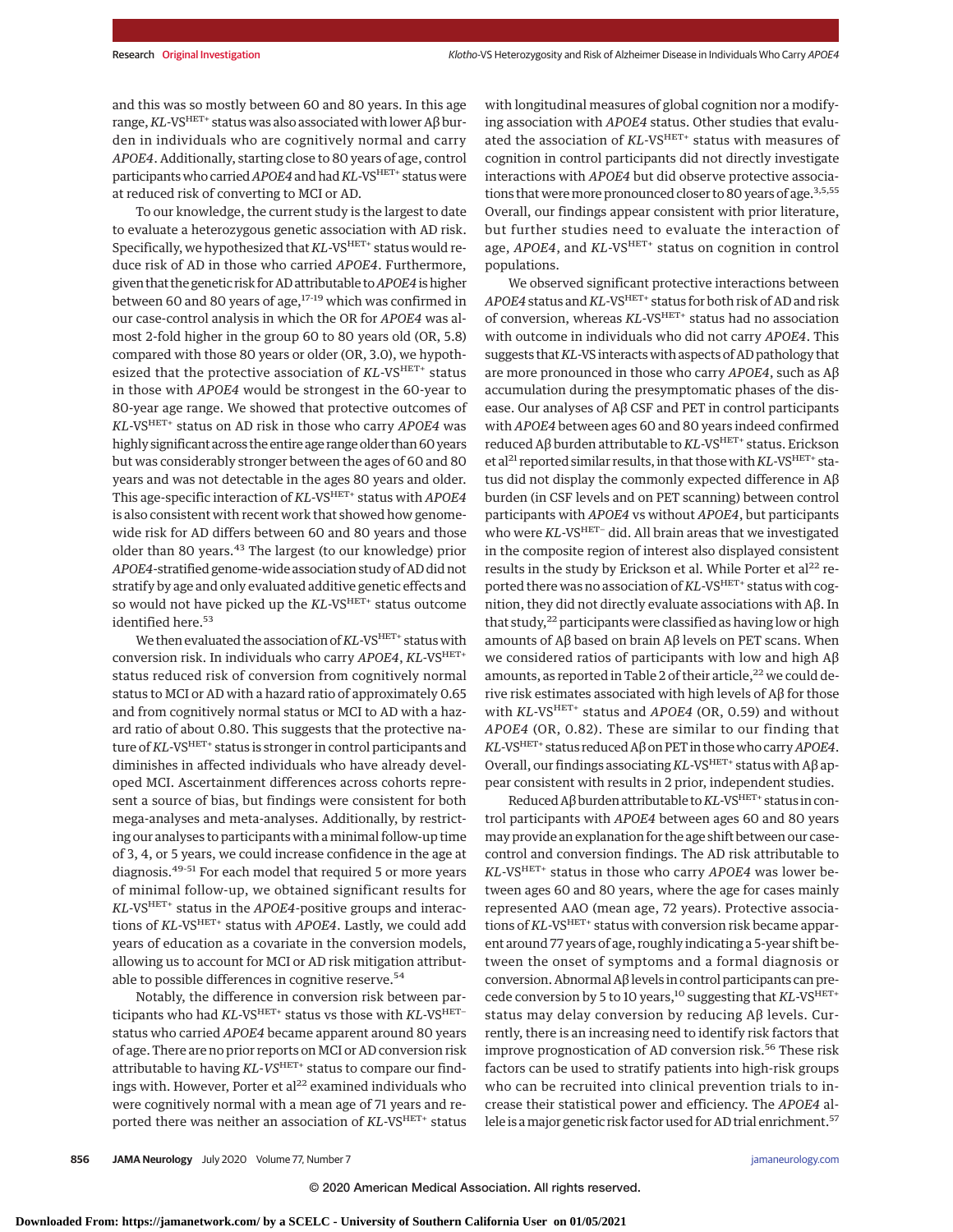Our results suggest that for prevention trials, it will help to further select control participants who have *KL*-VSHET− status and *APOE4* (70% of the sample), who appear more likely to convert to AD. On an interesting, related matter, *KL*-VS<sup>HET+</sup> status has been associated with increased serum levels of KL,  $3,52$ while KL-VS<sup>HOM</sup> has conversely been associated with decreased serum levels of KL.<sup>52</sup> Both studies further found direct correlations between systemic KL levels and cognitive performance in mice<sup>3</sup> and brain aging resilience in humans.<sup>52</sup> Additionally, CSF levels of KL were shown to be lower in individuals with AD vs age-matched participants who were cognitively normal.<sup>58</sup> Combined with our findings that *KL*-VSHET+ status is consistently associatedwith reductions (and *KL*-VSHOM with increases) in AD conversion risk, this suggests that systemic KL levels may serve as a promising biomarker to help identify those who are positive for *APOE4* and at higher risk for developing AD.

Currently, there is no known mechanism by which *KL*-VS interacts with *APOE4* to modulate Aβ levels. Interestingly, *KL* expression is regulated by amyloid precursor protein (APP).<sup>59</sup> Furthermore, 3 enzymes linked to APP cleavage (a disintegrin and metalloproteinase domain-containing proteins 10 and 17 [ADAM10 and ADAM17] and β-secretase 1 [BACE1]) also cleave KL in the cell membrane leading to shedding of KL's extracellular domain.60-62 In AD mouse models, therapies aimed at increasing *KL* expression or KL cleavage were shown to reduce Aβ burden through autophagy-mediated clearance and confer neuroprotection through increased expression of *ADAM10*. 63,64 Overall, this raises the intriguing possibility of an interaction between *APOE4*, *KL*-VS, and the molecular APP processing machinery that produces Aβ. Other studies, in animal models and humans, indicate that *KL*-VSHET+ status confers resilience to brain-aging and cognitive aging,  $4,52,65,66$  which may also contribute to protective associations against AD. Although lacking direct validation, our findings may also suggest that individuals with *KL*-VSHET+ status are biologically younger than those who have *KL*-VSHET− status. Indeed, previous studies reported both a slowed epigenetic age for individuals with *KL*-VS heterozygosity<sup>67</sup> and a direct correlation between telomerase activity and *KL* expression.<sup>68</sup> Notably, *KL*-VSHET+ status showed an age-specific association with AD here, which is in line with prior findings on life span trajectories.<sup>2,69</sup> Future studies will need to explore these promising research avenues.

#### Limitations

One limitation for our analyses is the variability in age and diagnosis ascertainment across cohorts. However, we repeated all tests using both meta-analyses and mega-analyses.We also performed sensitivity analyses, including only individuals with AD who had AAO data available. Our findings were highly consistent across all models and displayed little to no heterogeneity, making it unlikely that the results were affected by cohort bias. The null findings in the groups 80 years and older may, however, also be attributable to limited sample sizes in this age stratum.

#### Conclusions

Overall, our findings suggest that *KL*-VSHET+, possibly by increasing systemic KL levels, is associated with a protective outcome against AD that manifests in participants who carry *APOE4* and are cognitively normal between the ages of 60 and 80 years. Our work paves the way for biological validation studies to elucidate the molecular pathways by which *KL*-VS and *APOE* interact. Information on *KL*-VS status should also prove useful in further refinement of genetic risk profiles for both clinical trial enrichment and personalized genetic counseling.

#### ARTICLE INFORMATION

**Accepted for Publication:** January 16, 2020.

**Published Online:** April 13, 2020. doi[:10.1001/jamaneurol.2020.0414](https://jamanetwork.com/journals/jama/fullarticle/10.1001/jamaneurol.2020.0414?utm_campaign=articlePDF%26utm_medium=articlePDFlink%26utm_source=articlePDF%26utm_content=jamaneurol.2020.0414)

**Author Contributions:** Drs Belloy and Greicius had full access to all of the data in the study and take responsibility for the integrity of the data and the accuracy of the data analysis. Drs Belloy and Napolioni contributed equally to this work. Concept and design: Belloy, Napolioni, Greicius. Acquisition, analysis, or interpretation of data: All authors.

Drafting of the manuscript: Belloy, Greicius. Critical revision of the manuscript for important intellectual content: All authors. Statistical analysis: Belloy, Greicius. Obtained funding: Greicius. Administrative, technical, or material support:

Napolioni, Greicius.

Supervision: Napolioni, Han, Greicius.

**Conflict of Interest Disclosures:** None reported.

**Funding/Support:** Funding for this study was provided by the Iqbal Farrukh & Asad Jamal Center for Cognitive Health in Aging, The South Palm Beach County Foundation, and the National

Institutes of Health (grants AG060747 and AG047366).

**Role of the Funder/Sponsor:** The funders had no role in the design and conduct of the study; collection, management, analysis, and interpretation of the data; preparation, review, or approval of the manuscript; and decision to submit the manuscript for publication.

**Group Author Information:** Alzheimer's Disease Neuroimaging Initiative (ADNI) I, GO, II, and III. Part A: Leadership and Infrastructure: principal investigator (PI): Michael W. Weiner, MD (University of California, San Francisco, San Francisco); ATRI PI and director of coordinating center clinical core, Paul Aisen, MD (University of Southern California, Los Angeles); Executive committee: Michael Weiner, MD (University of California, San Francisco, San Francisco), Paul Aisen, MD (University of Southern California, Los Angeles), Ronald Petersen, MD, PhD (Mayo Clinic, Rochester, Minnesota), Clifford R. Jack Jr, MD (Mayo Clinic, Rochester, Minnesota), William Jagust, MD (University of California Berkeley, Berkeley), John Q. Trojanowki, MD, PhD (University of Pennsylvania, Philadelphia), Arthur W. Toga, PhD (University of Southern California, Los Angeles), Laurel Beckett, PhD

(University of California Davis, Davis), Robert C. Green, MD, MPH (Brigham and Women's Hospital/ Harvard Medical School, Boston, Massachusetts), Andrew J. Saykin, PsyD (Indiana University, Bloomington), John Morris, MD (Washington University in St Louis, St Louis, Missouri), and Leslie M. Shaw (University of Pennsylvania, Philadelphia). ADNI External Advisory Board: Zaven Khachaturian, PhD (Chair) (Prevent Alzheimer's Disease 2020, Rockville, Maryland), Greg Sorensen, MD (Siemens), Maria Carrillo, PhD (Alzheimer's Association, Chicago, Illinois), Lew Kuller, MD (University of Pittsburgh, Pittsburgh, Pennsylvania), Marc Raichle, MD (Washington University in St Louis, St Louis, Missouri), Steven Paul, MD (Cornell University, Ithaca, New York), Peter Davies, MD (Albert Einstein College of Medicine of Yeshiva University, Bronx, New York), Howard Fillit, MD (AD Drug Discovery Foundation, New York, New York), Franz Hefti, PhD (Acumen Pharmaceuticals), David Holtzman, MD (Washington University in St Louis, St Louis, Missouri), M. Marcel Mesulam, MD (Northwestern University, Chicago, Illinois), William Potter, MD (National Institute of Mental Health), Peter Snyder, PhD (Brown University, Providence, Rhode Island). ADNI 3 Private Partner Scientific Board: Veronika Logovinsky, MD, PhD (Chair)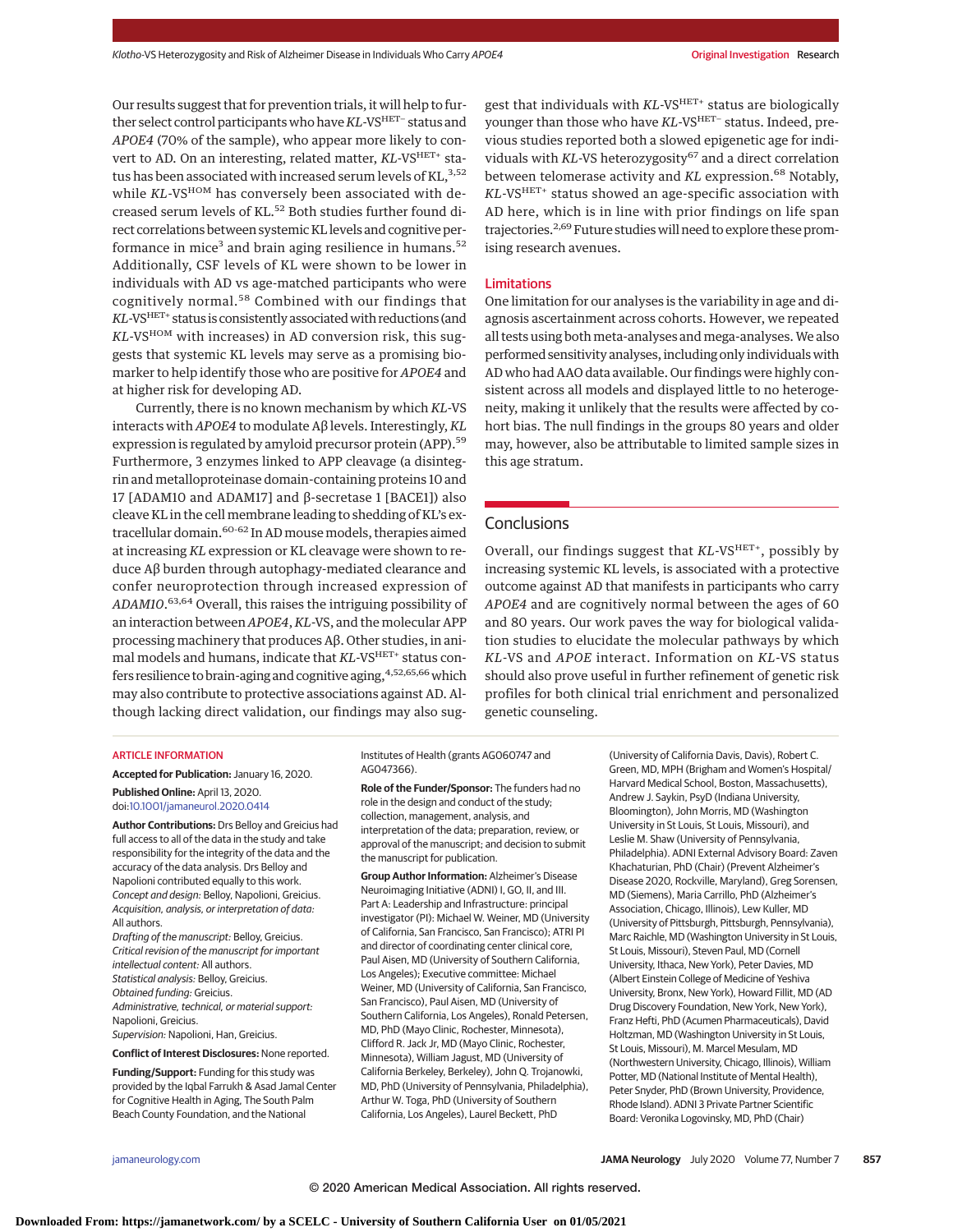(Eli Lilly). Data and publications committee: Robert C. Green, MD, MPH (Chair) (Brigham & Women's Hospital/Harvard Medical School, Boston, Massachusetts). Resource allocation review committee: Tom Montine, MD, PhD (Chair) (University of Washington in St Louis, St Louis, Missouri). Clinical core leaders: Ronald Petersen, MD, PhD (Core PI) (Mayo Clinic, Rochester, Minnesota) and Paul Aisen, MD (University of Southern California). Clinical informatics and operations: Gustavo Jimenez, MBS, Michael Donohue, PhD, Devon Gessert, BS, Kelly Harless, BA, Jennifer Salazar, MBS, Yuliana Cabrera, BS, Sarah Walter, MSc, Lindsey Hergesheimer, BS (University of Southern California, Los Angeles). Biostatistics core leaders and key personnel: Laurel Beckett, PhD (Core PI), Danielle Harvey, PhD, and Michael Donohue, PhD (University of California San Diego). Magnetic resonance imaging core leaders and key personnel: Clifford R. Jack Jr, MD (Core PI) and Matthew Bernstein, PhD (Mayo Clinic, Rochester, Minnesota), and Nick Fox, MD (University of London, London, England), Paul Thompson, PhD (University of California Los Angeles School of Medicine, Los Angeles), Norbert Schuff, PhD (University of California San Francisco Magnetic Resonance Imaging, San Francisco), and Charles DeCarli, MD (University of California Davis, Davis); and Bret Borowski, RT, Jeff Gunter, PhD, Matt Senjem, MS, Prashanthi Vemuri, PhD, David Jones, MD, Kejal Kantarci, and Chad Ward (Mayo Clinic). Positron emission tomography core leaders and key personnel: William Jagust, MD (Core PI) (University of California Berkeley, Berkeley), Robert A. Koeppe, PhD (University of Michigan, Ann Arbor), Norm Foster, MD (University of Utah, Salt Lake City), Eric M. Reiman, MD and Kewei Chen, PhD (Banner Alzheimer's Institute, Phoenix, Arizona), Chet Mathis, MD (University of Pittsburgh, Pittsburgh, Pennsylvania), and Susan Landau, PhD (University of California Berkeley, Berkeley). Neuropathology core leaders: John C. Morris, MD, Nigel J. Cairns, PhD, Erin Franklin, MS, CCR, and Lisa Taylor-Reinwald, BA, HTL (ASCP) (past investigator) (Washington University in St Louis, St Louis, Missouri). Biomarkers core leaders and key personnel: Leslie M. Shaw, PhD, John Q. Trojanowki, MD, PhD, Virginia Lee, PhD, MBA, Magdalena Korecka, PhD, and Michal Figurski, PhD (University of Pennsylvania School of Medicine, Philadelphia). Informatics Core Leaders and Key Personnel: Arthur W. Toga, PhD, Karen Crawford, and Scott Neu, PhD (University of Southern California, Los Angeles). Genetics core leaders and key personnel: Andrew J. Saykin, PsyD, and Tatiana M. Foroud, PhD (Indiana University, Bloomington); Steven Potkin, MD (University of California Irvine, Irvine); and Li Shen, PhD, Kelley Faber, MS, CCRC, Sungeun Kim, PhD, and Kwangsik Nho, PhD (Indiana University, Bloomington). Initial concept planning & development: Michael W. Weiner, MD (University of California San Francisco, San Francisco); Lean Thal, MD (University of California San Diego, San Diego), and Zaven Khachaturian, PhD (Prevent Alzheimer's Disease 2020, Rockville, Maryland). Early project proposal development: Leon Thal, MD (University of California San Diego, San Diego), Neil Buckholt (National Institute on Aging), Michael W. Weiner, MD (University of California San Francisco, San Francisco) , Peter J. Snyder, PhD (Brown University, Providence, Rhode Island), William Potter, MD (National Institute of Mental Health), Steven Paul, MD (Cornell University, Ithaca, New York), Marilyn Albert, PhD (Johns Hopkins University, Baltimore, Maryland),

Richard Frank, MD, PhD (Richard Frank Consulting), Zaven Khachaturian, PhD (Prevent Alzheimer's Disease 2020, New York, New York), and John Hsiao, MD (National Institute on Aging). Part B: Investigators by site. Oregon Health & Science University: Joseph Quinn, MD, Lisa C. Silbert, MD, Betty Lind, BS, Jeffrey A. Kaye, MD, (past investigator), Raina Carter, BA (past investigator), and Sara Dolen, BS (past investigator); University of Southern California, Los Angeles: Lon S. Schneider, MD, Sonia Pawluczyk, MD, Mauricio Becerra, BS, Liberty Teodoro, RN, and Bryan M. Spann, DO, PhD (past investigator); University of California San Diego, San Diego: James Brewer, MD, PhD, Helen Vanderswag, RN, and Adam Fleisher, MD (past investigator); University of Michigan, Ann Arbor: Jaimie Ziolkowski, MA, BS, TLLP, Judith L. Heidebrink, MD, MS, and Joanne L. Lord, LPN, BA, CCRC (past investigator); Mayo Clinic, Rochester, Minnesota: Ronald Petersen, MD, PhD, Sara S. Mason, RN, Colleen S. Albers, RN, David Knopman, MD, and Kris Johnson, RN (past investigator); Baylor College of Medicine, Houston, Texas: Javier Villanueva-Meyer, MD, Valory Pavlik, PhD, Nathaniel Pacini, MA, Ashley Lamb, MA, Joseph S. Kass, MD, LD, Rachelle S. Doody, MD, PhD (Past Investigator), Victoria Shibley, MS (past investigator), Munir Chowdhury, MBBS, MS (past investigator), Susan Rountree, MD (past investigator), and Mimi Dang, MD (past investigator); Columbia University Medical Center, New York, New York: Yaakov Stern, PhD, Lawrence S. Honig, MD, PhD, Karen L. Bell, MD, and Randy Yeh, MD; Washington University in St Louis, St Louis, Missouri: Beau Ances, MD, PhD, MSc John C. Morris, MD, David Winkfield, BS, Maria Carroll, RN, MSN, GCNS-BC, Angela Oliver, RN, BSN, MSG, Mary L. Creech, RN, MSW (past investigator), Mark A. Mintun, MD (past investigator), and Stacy Schneider, APRN, BC, GNP (past investigator): University of Alabama–Birmingham: Daniel Marson, JD, PhD, David Geldmacher, MD, Marissa Natelson Love, MD, Randall Griffith, PhD, ABPP (past investigator), David Clark, MD (Past Investigator), and John Brockington, MD (past investigator); Mount Sinai School of Medicine, New York, New York: Hillel Grossman, MD, and Effie Mitsis, PhD (past investigator); Rush University Medical Center, Chicago, Illinois: Raj C. Shah, MD, Melissa Lamar, PhD, and Patricia Samuels; Wien Center, Miami, Florida: Ranjan Duara, MD, Maria T. Greig-Custo, MD, and Rosemarie Rodriguez, PhD; Johns Hopkins University, Baltimore, Maryland: Marilyn Albert, PhD, Chiadi Onyike, MD, Daniel D'Agostino II, BS, and Stephanie Kielb, BS (past investigator); New York University, New York: Martin Sadowski, MD, PhD, Mohammed O. Sheikh, MD, Jamika Singleton-Garvin, CCRP, Anaztasia Ulysse, and Mrunalini Gaikwad; Duke University Medical Center, Durham, North Carolina: P. Murali Doraiswamy, MBBS, Jeffrey R. Petrella, MD, Olga James, MD, Salvador Borges-Neto, MD, Terence Z. Wong, MD (past investigator), and Edward Coleman (past investigator); University of Pennsylvania, Philadelphia: Jason H. Karlawish, MD, David A. Wolk, MD, Sanjeev Vaishnavi, MD, Christopher M. Clark, MD (past investigator), and Steven E. Arnold, MD (Past Investigator); University of Kentucky, Lexington: Charles D. Smith, MD, Greg Jicha, MD, Peter Hardy, PhD, Riham El Khouli, MD, Elizabeth Oates, MD, and Gary Conrad, MD; University of Pittsburgh, Pittsburgh, Pennsylvania: Oscar L. Lopez, MD, MaryAnn Oakley, MA, and Donna M.

Simpson, CRNP, MPH; University of Rochester Medical Center, Rochester, New York: Anton P. Porsteinsson, MD, Kim Martin, RN, Nancy Kowalksi, MS, RNC, Melanie Keltz, RN, Bonnie S. Goldstein, MS, NP (Past Investigator), Kelly M. Makino, BS (Past Investigator), M. Saleem Ismail, MD (Past Investigator), and Connie Brand, RN (Past Investigator); University of California Irvine, IMIND, Irvine: Gaby Thai, MD, Aimee Pierce, MD, Beatriz Yanez, RN, Elizabeth Sosa, PhD, and Megan Witbracht, PhD; University of Texas Southwestern Medical School, Houston: Kyle Womack, MD, Dana Mathews, MD, PhD, and Mary Quiceno, MD; Emory University, Atlanta, Georgia: Allan I. Levey, MD, PhD, James J. Lah, MD, PhD, and Janet S. Cellar, DNP, PMHCNS-BC; University of Kansas Medical Center, Kansas City: Jeffrey M. Burns, MD, Russell H. Swerdlow, MD, and William M. Brooks, PhD; University of California, Los Angeles, Los Angeles: Ellen Woo, PhD, Daniel H.S. Silverman, MD, PhD, Edmond Teng, MD, PhD, Sarah Kremen, MD, Liana Apostolova, MD (past investigator), Kathleen Tingus, PhD (past investigator), Po H. Lu, PsyD (past investigator), and George Bartzokis, MD (past investigator); Mayo Clinic, Jacksonville, Florida: Neill R Graff-Radford, MBBCH, Francine Parfitt, MSH, CCRC, and Kim Poki-Walker, BA; Indiana University, Bloomington: Martin R. Farlow, MD, Ann Marie Hake, MD, Brandy R. Matthews, MD (past investigator), Jared R. Brosch, MD, and Scott Herring, RN, CCRC; Yale University School of Medicine, New Haven, Connecticut: Christopher H. van Dyck, MD, Richard E. Carson, PhD, and Pradeep Varma, MD; McGill University and Montreal-Jewish General Hospital, Montreal, Canada: Howard Chertkow, MD, Howard Bergman, MD, and Chris Hosein, MEd; Sunnybrook Health Sciences, Ontario, Canada: Sandra Black, MD, Bojana Stefanovic, PhD, and Chris (Chinthaka) Heyn, BSC, PhD, MD; UBC Clinic for Alzheimer Disease & Related Disorders: Ging-Yuek Robin Hsiung, MD, MHSc, Benita Mudge, BS, Vesna Sossi, PhD, Howard Feldman, MD, (Past Investigator), and Michele Assaly, MA (Past Investigator); Cognitive Neurology, St. Joseph's Health Care London, London, Ontario, Canada: Elizabeth Finger, MD, Stephen Pasternack, MD, PhD, William Pavlosky, MD, Irina Rachinsky, MD (past investigator), Dick Drost, PhD (Past Investigator), and Andrew Kertesz, MD (past investigator); Cleveland Clinic Lou Ruvo Center for Brain Health, Cleveland, Ohio: Charles Bernick, MD, MPH, and Donna Munic, PhD; Northwestern University, Chicago, Illinois: Marek-Marsel Mesulam, MD, Emily Rogalski, PhD, Kristine Lipowski, MA, Sandra Weintraub, PhD, Borna Bonakdarpour, MD, Diana Kerwin, MD (past investigator), Chuang-Kuo Wu, MD, PhD (past investigator), and Nancy Johnson, PhD (past investigator); Premiere Research Institute, Palm Beach Neurology, West Palm Beach, Florida: Carl Sadowsky, MD, and Teresa Villena, MD; Georgetown University Medical Center, Washington, DC: Raymond Scott Turner, MD, PhD, Kathleen Johnson, NP, and Brigid Reynolds, NP; Brigham and Women's Hospital, Boston, Massachusetts: Reisa A. Sperling, MD, Keith A. Johnson, MD, and Gad A. Marshall, MD; Stanford University, Stanford, California: Jerome Yesavage, MD, Joy L. Taylor, PhD, Steven Chao, MD, PhD, Barton Lane, MD (Past Investigator), Allyson Rosen, PhD (past investigator), and Jared Tinklenberg, MD (past investigator); Banner Sun Health Research Institute, Sun City, Arizona: Edward Zamrini, MD, Christine M. Belden, PsyD, and Sherye A. Sirrel,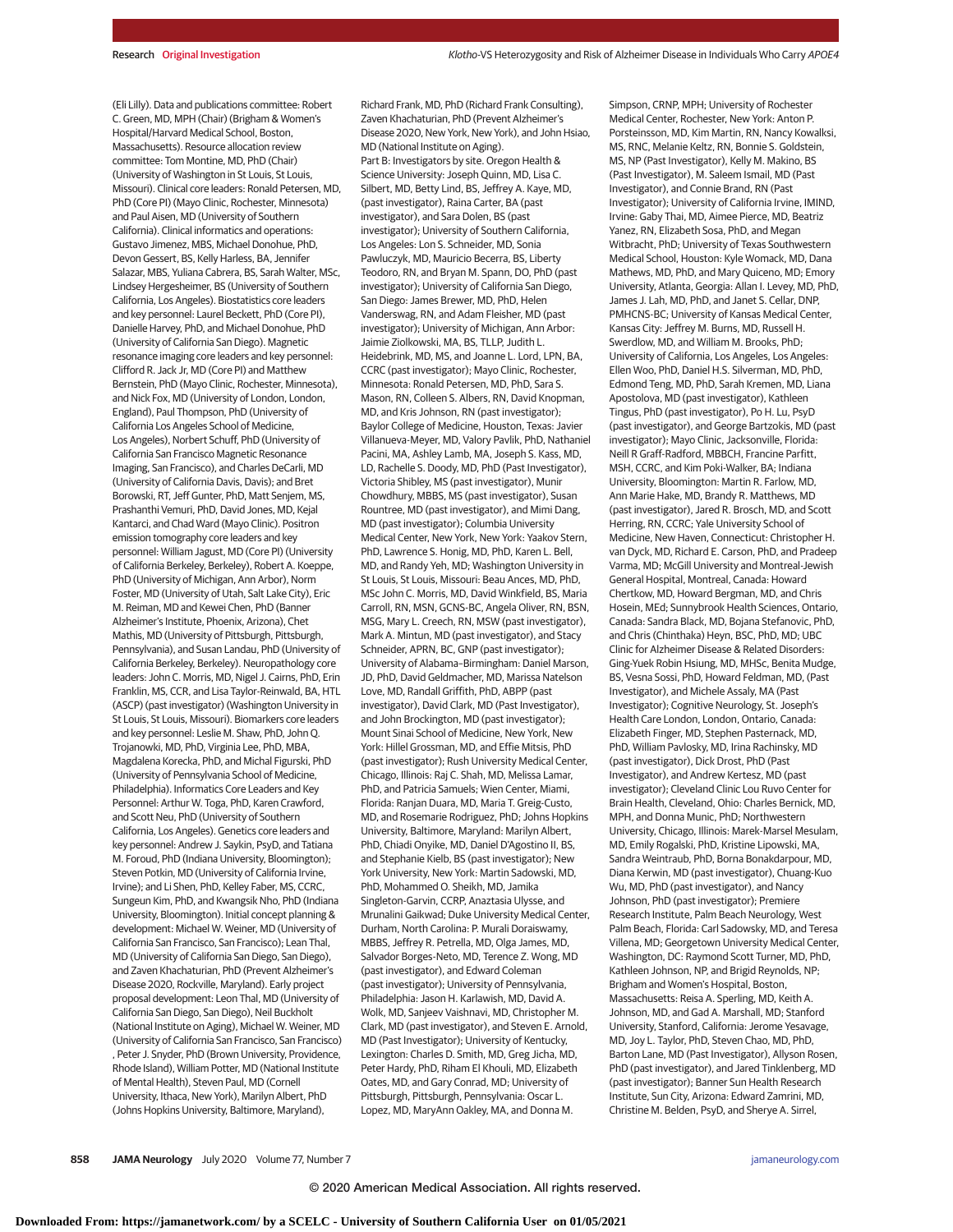CCRC; Boston University, Boston, Massachusetts: Neil Kowall, MD, Ronald Killiany, PhD, Andrew E. Budson, MD, Alexander Norbash, MD (Past Investigator), and Patricia Lynn Johnson, BA (past investigator); Howard University, Washington, DC: Thomas O. Obisesan, MD, MPH, Ntekim E. Oyonumo, MD, PhD, Joanne Allard, PhD, and Olu Ogunlana, BPharm; Case Western Reserve University, Cleveland, Ohio: Alan Lerner, MD, Paula Ogrocki, PhD, Curtis Tatsuoka, PhD, and Parianne Fatica, BA, CCRC; University of California, Davis, Sacramento: Evan Fletcher, PhD, Pauline Maillard, PhD, John Olichney, MD, Charles DeCarli, MD, and Owen Carmichael, PhD (Past Investigator); Neurological Care of CNY, Syracuse, New York: Smita Kittur, MD (past investigator); Parkwood Institute, London, Ontario, Canada: Michael Borrie, MB ChB, T-Y Lee, PhD, and Dr Rob Bartha, PhD; University of Wisconsin: Sterling Johnson, PhD, Sanjay Asthana, MD, and Cynthia M. Carlsson, MD, MS; Banner Alzheimer's Institute, Phoenix, Arizona: Pierre Tariot, MD, Anna Burke, MD, Joel Hetelle, BS, Kathryn DeMarco, BS, Nadira Trncic, MD, PhD, CCRC (past investigator), Adam Fleisher, MD (past investigator), and Stephanie Reeder, BA (past investigator); Dent Neurologic Institute, Amherst, New York: Vernice Bates, MD, Horacio Capote, MD, and Michelle Rainka, PharmD, CCRP; Ohio State University, Columbus: Douglas W. Scharre, MD, Maria Kataki, MD, PhD, and Rawan Tarawneh, MD; Albany Medical College, Albany, New York: Earl A. Zimmerman, MD, Dzintra Celmins, MD, and David Hart, MD; Olin Neuropsychiatry Research Center, Hartford Hospital, Hartford, Connecticut: Godfrey D. Pearlson, MD, Karen Blank, MD, and Karen Anderson, RN; Dartmouth-Hitchcock Medical Center, Lebanon, New Hampshire: Laura A. Flashman, PhD, Marc Seltzer, MD, Mary L. Hynes, RN, MPH, and Robert B. Santulli, MD (past investigator); Wake Forest University Health Sciences, Winston-Salem, North Carolina: Kaycee M. Sink, MD, MAS, Mia Yang, MD, and Akiva Mintz, MD, PhD; Rhode Island Hospital, Providence: Brian R. Ott, MD, Geoffrey Tremont, PhD, and Lori A. Daiello, Pharm.D, ScM; Butler Hospital, Providence, Rhode Island: Courtney Bodge, PhD, Stephen Salloway, MD, MS, Paul Malloy, PhD, Stephen Correia, PhD, and Athena Lee, PhD; University of California San Francisco, San Francisco: Howard J. Rosen, MD, Bruce L. Miller, MD, David Perry, MD; Medical University South Carolina, Charleston: Jacobo Mintzer, MD, MBA, Kenneth Spicer, MD, PhD, David Bachman, MD; St. Joseph's Health Care, London, Ontario, Canada: Elizabeth Finger, MD, Stephen Pasternak, MD, Irina Rachinsky, MD, John Rogers, MD, Andrew Kertesz, MD (past investigator), and Dick Drost, MD (past investigator); Nathan Kline Institute, Orangeburg, New York: Nunzio Pomara, MD, Raymundo Hernando, MD, and Antero Sarrael, MD; University of Iowa College of Medicine, Iowa City: Delwyn D. Miller, PharmD, MD, Karen Ekstam Smith, RN, Hristina Koleva, MD, Ki Won Nam, MD, Hyungsub Shim, MD, and Susan K. Schultz, MD (Past Investigator); Cornell University, Ithaca, New York: Norman Relkin, MD, PhD, Gloria Chiang, MD, Michael Lin, MD, and Lisa Ravdin, PhD; University of South Florida, USF Health Byrd Alzheimer's Institute, Tampa: Amanda Smith, MD, Christi Leach, MD, Balebail Ashok Raj, MD (past investigator) and Kristin Fargher, MD (past investigator).

DOD ADNI. Part A: Leadership and Infrastructure: PI: Michael W. Weiner, MD (University of California, San Francisco); ATRI PI and director of coordinating center clinical core: Paul Aisen, MD (University of Southern California, Los Angeles). Executive committee: Michael Weiner, MD (University of California San Francisco, San Francisco), Paul Aisen, MD (University of Southern California, Los Angeles), Ronald Petersen, MD, PhD (Mayo Clinic, Rochester, Minnesota), Robert C. Green, MD, MPH (Brigham and Women's Hospital/Harvard Medical School, Boston, Massachusetts), Danielle Harvey, PhD (University of California Davis, Davis), Clifford R. Jack Jr, MD (Mayo Clinic, Rochester, Minnesota), William Jagust, MD (University of California Berkeley, Berkeley), John C. Morris, MD (Washington University in St Louis, St Louis, Missouri), Andrew J. Saykin, PsyD (Indiana University, Bloomington), Leslie M. Shaw, PhD (Perelman School of Medicine, University of Pennsylvania, Philadelphia), Arthur W. Toga, PhD (University of Southern California, Los Angeles), and John Q. Trojanowki, MD, PhD (Perelman School of Medicine, University of Pennsylvania, Philadelphia); Psychological Evaluation/ Post-traumatic Stress Disorder Core: Thomas Neylan, MD (University of California San Francisco, San Francisco); Traumatic brain injury core: Jordan Grafman, PhD (Rehabilitation Institute of Chicago, Feinberg School of Medicine, Northwestern University, Chicago, Illinois); Data and Publication Committee: Robert C. Green, MD, MPH (Chair) (Brigham & Women's Hospital/Harvard Medical School, Boston, Massachusetts); Resource Allocation Review Committee: Tom Montine, MD, PhD (Chair) (University of Washington, Seattle); Clinical Core Leaders: Michael Weiner, MD (Core PI), Ronald Petersen, MD, PhD (Core PI) (Mayo Clinic, Rochester, Minnesota), and Paul Aisen, MD (University of Southern California, Los Angeles); Clinical Informatics and Operations: Gustavo Jimenez, MBS, Michael Donohue, PhD, Devon Gessert, BS, Kelly Harless, BA, Jennifer Salazar, MBS, Yuliana Cabrera, BS, Sarah Walter, MSc, Lindsey Hergesheimen, BS (University of Southern California, Los Angeles); San Francisco Veterans Affairs Medical Center, San Francisco, California: Thomas Neylan, MD, Jacqueline Hayes, and Shannon Finley (University of California San Francisco, San Francisco); Biostatistics Core Leaders and Key Personnel: Danielle Harvey, PhD (Core PI) (University of California Davis, Davis) and Michael Donohue, PhD (University of California San Diego, San Diego); Magnetic resonance imaging core leaders and key personnel: Clifford R. Jack Jr, MD (Core PI) (Mayo Clinic, Rochester, Minnesota), Matthew Bernstein, PhD (Mayo Clinic, Rochester, Minnesota), Bret Borowski, RT (Mayo Clinic), Jeff Gunter, PhD (Mayo Clinic), Matt Senjem, MS (Mayo Clinic), Kejal Kantarci (Mayo Clinic), and Chad Ward (Mayo Clinic); Positron emission tomography core leaders and key personnel: William Jagust, MD (Core PI) (University of California Berkeley, Berkeley), Robert A. Koeppe, PhD (University of Michigan, Ann Arbor), Norm Foster, MD (University of Utah, Salt Lake City), Eric M. Reiman, MD (Banner Alzheimer's Institute, Phoenix, Arizona), Kewei Chen, PhD (Banner Alzheimer's Institute, Phoenix, Arizona), and Susan Landau, PhD (University of California Berkeley, Berkeley); Neuropathology Core Leaders: John C. Morris, MD, Nigel J. Cairns, PhD, and Erin Householder, MS (Washington University in St Louis, St Louis, Missouri); Biomarkers Core Leaders and Key Personnel: Leslie M. Shaw, PhD, John Q. Trojanowki, MD, PhD,Virginia Lee, PhD, MBA, Magdalena Korecka, PhD, and Michal Figurski, PhD (Perelman School of Medicine, University of Pennsylvania, Philadelphia); Informatics core leaders and key personnel: Arthur W. Toga, PhD (Core PI), Karen Crawford, and Scott Neu, PhD (University of Southern California, Los Angeles); Genetics Core Leaders and Key Personnel: Andrew J. Saykin, PsyD, Tatiana M. Foroud, PhD, Li Shen, PhD, Kelley Faber, MS, CCRC, Sungeun Kim, PhD, and Kwangsik Nho, PhD (Indiana University, Bloomington) and Steven Potkin, MD (University of California Irvine, Irvine); Initial concept planning & development: Michael W. Weiner, MD (University of California San Francisco, San Francisco) and Karl Friedl (Retired) (Department of Defense). Part B: Investigators by site: University of Southern California, Los Angeles: Lon S. Schneider, MD, MS, Sonia Pawluczyk, MD, and Mauricio Becerra; University of California, San Diego, San Diego: James Brewer, MD, PhD, and Helen Vanderswag, RN; Columbia University Medical Center, New York, New York: Yaakov Stern, PhD, Lawrence S. Honig, MD, PhD, and Karen L. Bell, MD; Rush University Medical Center, Chicago, Illinois: Debra Fleischman, PhD, Konstantinos Arfanakis, PhD, and Raj C. Shah, MD; Wien Center, Miami, Florida: Ranjan Duara, MD (PI), Daniel Varon, MD (Co-PI), and Maria T. Greig (HP Coordinator); Duke University Medical Center, Durham, North Carolina: P. Murali Doraiswamy, MBBS, Jeffrey R. Petrella, MD, and Olga James, MD; University of Rochester Medical Center, Rochester, New York: Anton P. Porsteinsson, MD, Bonnie Goldstein, MS, NP, and Kimberly S. Martin, RN; University of California Irvine, Irvine: Steven G. Potkin, MD, Adrian Preda, MD, and Dana Nguyen, PhD; Medical University South Carolina, Charleston: Jacobo Mintzer, MD, MBA, Dino Massoglia, MD, PhD, and Olga Brawman-Mintzer, MD; Premiere Research Institute, Palm Beach Neurology, Palm Beach, Florida: Carl Sadowsky, MD, Walter Martinez, MD, and Teresa Villena, MD; University of California, San Francisco, San Francisco: William Jagust, MD, Susan Landau PhD, Howard Rosen, MD, and David Perry; Georgetown University Medical Center, Washington, DC: Raymond Scott Turner, MD, PhD, Kelly Behan, and Brigid Reynolds, NP; Brigham and Women's Hospital, Boston, Massachusetts: Reisa A. Sperling, MD, Keith A. Johnson, MD, and Gad Marshall, MD; Banner Sun Health Research Institute, Sun City, Arizona: Marwan N. Sabbagh, MD Sandra A. Jacobson, MD, and Sherye A. Sirrel, MS, CCRC; Howard University, Washington, DC: Thomas O. Obisesan, MD, MPH, Saba Wolday, MSc, and Joanne Allard, PhD; University of Wisconsin: Sterling C. Johnson, PhD, J. Jay Fruehling, MA, and Sandra Harding, MS; University of Washington, Seattle: Elaine R. Peskind, MD, Eric C. Petrie, MD, MS, and Gail Li, MD, PhD; Stanford University, Stanford, California: Jerome A. Yesavage, MD, Joy L. Taylor, PhD, Ansgar J. Furst, PhD, and Steven Chao, MD; Cornell University, Ithaca, New York: Norman Relkin, MD, PhD, Gloria Chiang, MD, and Lisa Ravdin, PhD. ADNI Depression. Part A: Leadership and Infrastructure: PI: Scott Mackin, PhD (University of California, San Francisco, San Francisco); ATRI PI and Director of Coordinating Center Clinical Core: Paul Aisen, MD (University of Southern California, Los Angeles), Rema Raman, PhD (University of Southern California, Los Angeles); Executive Committee: Scott Mackin, PhD(University of California San Francisco, San Francisco), Michael Weiner, MD (University of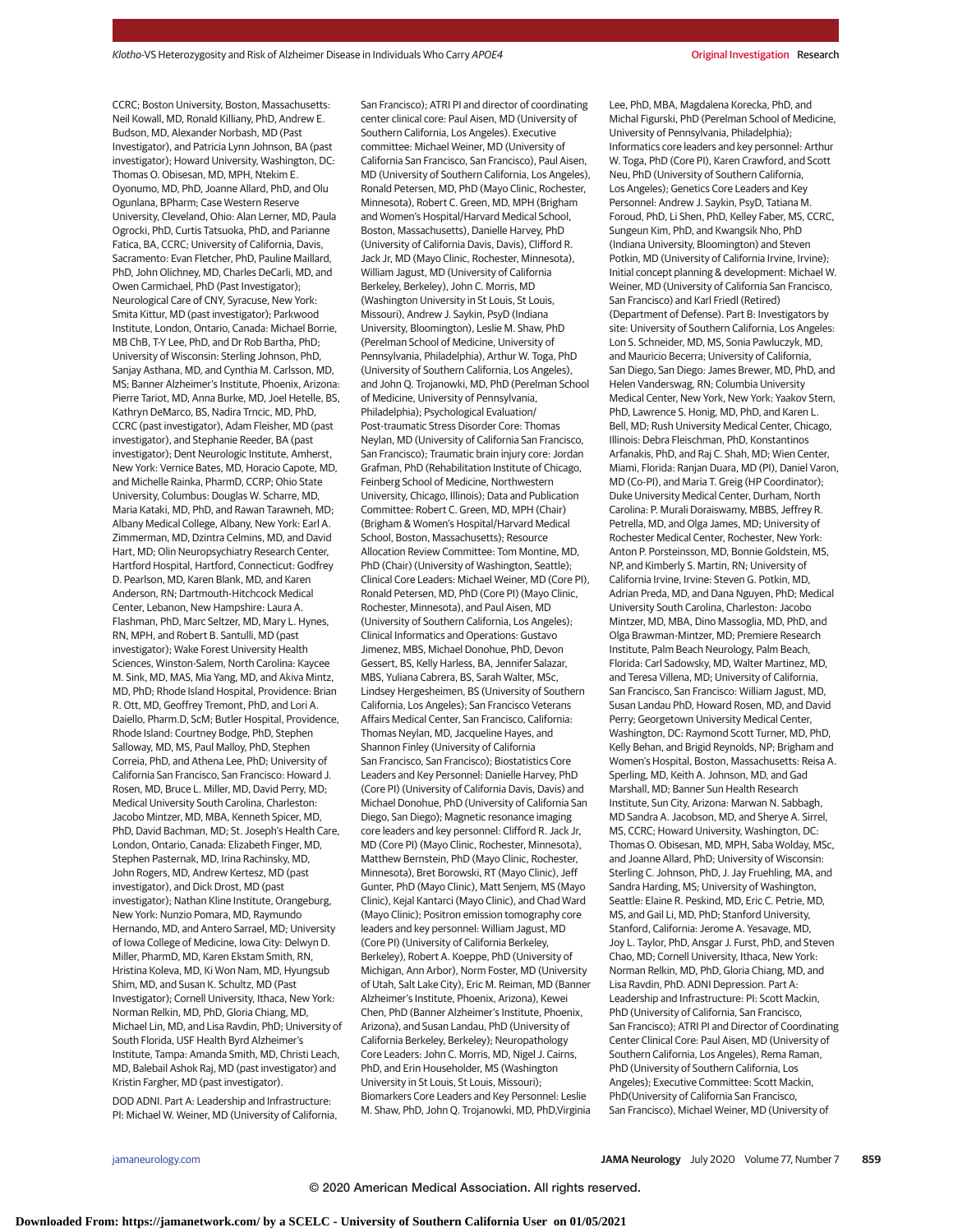California San Francisco, San Francisco) Paul Aisen, MD (University of Southern California, Los Angeles), Rema Raman, PhD (University of Southern California, Los Angeles), Clifford R. Jack Jr, MD (Mayo Clinic, Rochester, Minnesota), Susan Landau, PhD (University of California Berkeley, Berkeley), Andrew J. Saykin, PsyD (Indiana University, Bloomington), Arthur W. Toga, PhD (University of Southern California, Los Angeles), Charles DeCarli, MD (University of California Davis, Davis), Robert A. Koeppe, PhD (University of Michigan, Ann Arbor). Data and Publication Committee: Robert C. Green, MD, MPH (Chair), Erin Drake, MA (Director) (Brigham & Women's Hospital/Harvard Medical School, Boston, Massachusetts); Clinical Core Leaders: Michael Weiner, MD (Core PI), Paul Aisen, MD, Rema Raman, PhD, Mike Donohue, PhD (University of Southern California, Los Angeles); Clinical Informatics, Operations and Regulatory Affairs: Gustavo Jimenez, MBS, Devon Gessert, BS, Kelly Harless, BA, Jennifer Salazar, MBS, Yuliana Cabrera, BS, Sarah Walter, MSc, Lindsey Hergesheimer, BS, Elizabeth Shaffer, BS (University of Southern California, Los Angeles); Psychiatry Site Leaders and Key Personnel: Scott Mackin, PhD, Craig Nelson, MD, David Bickford, BA (University of California San Francisco, San Francisco) and Meryl Butters, PhD and Michelle Zmuda, MA (University of Pittsburgh, Pittsburgh, Pennsylvania); Magnetic Resonance Imaging Core Leaders and Key Personnel: Clifford R. Jack Jr, MD (Core PI), Matthew Bernstein, PhD, Bret Borowski, RT, Jeff Gunter, PhD, Matt Senjem, MS, Kejal Kantarci, MD, Chad Ward, BA, Denise Reyes, BS (Mayo Clinic, Rochester, Minnesota); Positron Emission Tomography Core Leaders and Key Personnel: Robert A. Koeppe, PhD (University of Michigan, Ann Arbor), Susan Landau, PhD (University of California, Berkeley, Berkeley); Informatics Core Leaders and Key Personnel: Arthur W. Toga, PhD (Core PI), Karen Crawford, and Scott Neu, PhD (University of Southern California, Los Angeles); Genetics Core Leaders and Key Personnel: Andrew J. Saykin, PsyD, Tatiana M. Foroud, PhD, Kelley M. Faber, MS, CCRC, Kwangsik Nho, PhD, and Kelly N. Nudelman (Indiana University, Bloomington). Part B: Investigators By Site: University of California, San Francisco, San Francisco: Scott Mackin, PhD Howard Rosen, MD Craig Nelson, MD David Bickford, BA Yiu Ho Au, BA Kelly Scherer, BS, Daniel Catalinotto, BA Samuel Stark, BA Elise Ong, BA, and Dariella Fernandez, BA; University of Pittsburgh, Pittsburgh, Pennsylvania: Meryl Butters, PhD, Michelle Zmuda, MA, Oscar L. Lopez, MD, MaryAnn Oakley, MA, and Donna M. Simpson, CRNP, MPH.

**Additional Contributions:** Biological samples used in this study were stored at principal investigators' institutions and at the National Cell Repository for Alzheimer's Disease at Indiana University, Bloomington, which receives government support under a cooperative agreement grant (U24 AG21886) awarded by the National Institute on Aging (NIA). Phenotypic data were provided by principal investigators, the NIA-funded Alzheimer's Disease Centers, and the National Alzheimer's Coordinating Center (NACC). Genetic data were contributed by principal investigators on projects that were individually funded by National Institute on Aging, other National Institutes of Health institutes, private US organizations, or foreign governmental or nongovernmental organizations. Data for this study were prepared, archived, and

distributed by the NIA Alzheimer's Disease Data Storage Site at the University of Pennsylvania (U24-AG041689-01); Alzheimer's Disease Genetics Consortium (grants U01 AG032984 and RC2 AG036528) the NACC (grants U01 AG016976) National Institute on Aging Genetics Initiative for Late-Onset Alzheimer Disease (Columbia University) (grants U24 AG026395, U24 AG026390, and R01AG041797); Banner Sun Health Research Institute (grant P30 AG019610); Boston University (grants P30 AG013846, U01 AG10483, R01 CA129769, R01 MH080295, R01 AG017173, R01 AG025259, R01 AG048927, R01AG33193, and R01 AG009029); Columbia University (grants P50 AG008702, R37 AG015473, R01 AG037212, and R01 AG028786); Duke University (grants P30 AG028377 and AG05128); Group Health Research Institute (grants UO1 AG006781, UO1 HG004610, UO1 HG006375, and U01 HG008657); Indiana University (grants P30 AG10133, R01 AG009956, and RC2 AG036650); Johns Hopkins University (grants P50 AG005146 and R01 AG020688); Massachusetts General Hospital (grant P50 AG005134); Mayo Clinic (grant P50 AG016574, R01 AG032990, and KL2 RR024151); Mount Sinai School of Medicine (grants P50 AG005138 and P01 AG002219); New York University (grants P30 AG08051, UL1 RR029893, 5R01AG012101, 5R01AG022374, 5R01AG013616, 1RC2AG036502, and 1R01AG035137); Northwestern University (grant P30 AG013854); Oregon Health & Science University (grants P30 AG008017 and R01 AG026916); Rush University (grants P30 AG010161, R01 AG019085, R01 AG15819, R01 AG17917, R01 AG030146, R01 AG01101, RC2 AG036650, R01 AG22018); Translational Genomics Research Institute (grant R01 NS059873); University of Alabama at Birmingham (grants P50 AG016582 and UL1RR02777); University of Arizona (grant R01 AG031581); University of California, Davis (grant P30 AG010129); University of California, Irvine (grants P50 AG016573, P50 AG016575, P50 AG016576, and P50 AG016577); University of California, Los Angeles (grant P50 AG016570); University of California, San Diego (grant P50 AG005131); University of California, San Francisco (grants P50 AG023501 and P01 AG019724); University of Kentucky (grants P30 AG028383 and AG05144); University of Michigan (grants P30 AG053760 and AG063760); University of Pennsylvania (grant P30 AG010124); University of Pittsburgh (grants P50 AG005133, AG030653, AG041718, AG07562, and AG02365); University of Southern California (grant P50 AG005142); University of Texas Southwestern (grant P30 AG012300); University of Miami (grants R01 AG027944, AG010491, AG027944, AG021547, and AG019757); University of Washington (grants P50 AG005136 and R01 AG042437); University of Wisconsin (grant P50 AG033514); Vanderbilt University (grant R01 AG019085); and Washington University (grants P50 AG005681, P01 AG03991, and P01 AG026276). The Kathleen Price Bryan Brain Bank at Duke University Medical Center is funded by NINDS (grant NS39764), the National Institute of Mental Health (grant MH60451) and Glaxo Smith Kline. Genotyping of the Translational Genomics Research Institute series 2 (TGEN2) cohort was supported by Kronos Science. The Translational Genomics Research Institute series was also funded by the NIA (grant AG041232), the Banner Alzheimer's Foundation, the Johnnie B. Byrd Sr. Alzheimer's Institute, the Medical Research

Council, and the state of Arizona and also includes samples from Newcastle Brain Tissue Resource (funding via the Medical Research Council, local National Health Services trusts, and Newcastle University), Medical Research Council London Brain Bank for Neurodegenerative Diseases (funding via the Medical Research Council), South West Dementia Brain Bank (funding via numerous sources, including the Higher Education Funding Council for England, Alzheimer's Research Trust, BRACE, the North Bristol National Health Services Trust Research, and Innovation 58 Department and DeNDRoN), the Netherlands Brain Bank (funding via numerous sources, including Stichting MS Research, Brain Net Europe, Hersenstichting Nederland Breinbrekend Werk, International Parkinson Fonds, and Internationale Stiching Alzheimer Onderzoek), Institut de Neuropatologia, Servei Anatomia Patologica, and Universitat de Barcelona. The NACC database is funded by the NIA (grant U01 AG016976), and NACC data are contributed by the NIA-funded Alzheimer's Disease Centers (grants P30 AG019610, P30 AG013846, P30 AG062428-01, P50 AG008702, P50 AG025688, P50 AG047266, P30 AG010133, P50 AG005146, P30 AG062421-01, P30 AG062422-01, P50 AG005138, P30 AG008051, P30 AG013854, P30 AG008017, P30 AG010161, P50 AG047366, P30 AG010129, P50 AG016573, P30 AG062429-01, P50 AG023501, P30 AG035982, P30 AG028383, P30 AG053760, P30 AG010124, P50 AG005133, P50 AG005142, P30 AG012300, P30 AG049638, P50 AG005136, P30 AG062715-01, P50 AG005681, and P50 AG047270). The genotypic and associated phenotypic data used in the study Multi-Site Collaborative Study for Genotype-Phenotype Associations in Alzheimer's Disease (GenADA) were provided by the GlaxoSmithKline and R&D Limited. The ROSMAP study data were provided by the Rush Alzheimer's Disease Center, Rush University Medical Center, Chicago, Illinois. Data collection was supported by the NIA (grants P30AG10161, R01AG15819, R01AG17917, R01AG30146, R01AG36836, U01AG32984, and U01AG46152), the Illinois Department of Public Health, and the Translational Genomics Research Institute. The AddNeuroMed data are from a public-private partnership supported by European Pharmaceutical Industries and Associationscompanies and small and medium-sized enterprises as part of InnoMed (Innovative Medicines in Europe), an Integrated Project funded by the European Union of the Sixth Framework program priority (FP6-2004-LIFESCIHEALTH-5). Alzheimer's Disease Neuroimaging Initiative: data used in preparation of this article were obtained from the Alzheimer's Disease Neuroimaging Initiative (ADNI) database [\(http://adni.loni.usc.edu\)](http://adni.loni.usc.edu). As such, the investigators within the ADNI contributed to the design and implementation of ADNI and/or provided data but did not participate in analysis or writing of this report. Data collection and sharing for this project was funded by the Alzheimer's Disease Neuroimaging Initiative (National Institutes of Health grant U01 AG024904) and the Department of Defense (award W81XWH-12-2- 0012); ADNI is funded by the NIA, the National Institute of Biomedical Imaging and Bioengineering, and generous contributions from AbbVie, Alzheimer's Association, Alzheimer's Drug Discovery Foundation, Araclon Biotech, BioClinica

Inc, Biogen, Bristol-Myers Squibb Company,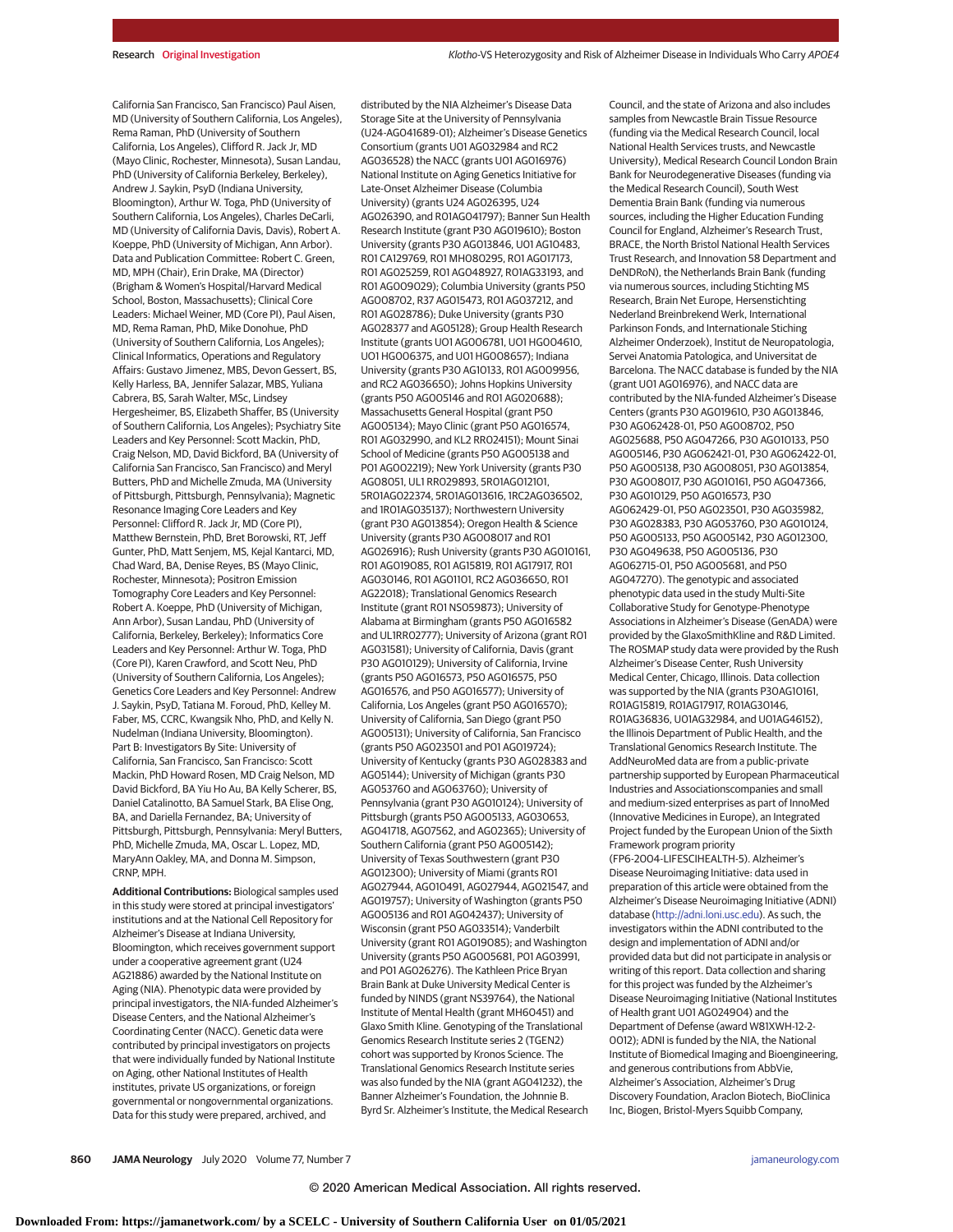CereSpir Inc, Cogstate, Eisai Inc, Elan Pharmaceuticals Inc, Eli Lilly and Company, EuroImmun, F. Hoffmann–La Roche Ltd, and its affiliated company Genentech, Fujirebio, GE Healthcare, IXICO Ltd, Janssen Alzheimer Immunotherapy Research & Development LLC, Johnson & Johnson, Lumosity, Lundbeck, Merck & Co, Meso Scale Diagnostics, NeuroRx Research, Neurotrack Technologies, Novartis Pharmaceuticals, Pfizer Inc, Piramal Imaging, Servier, Takeda Pharmaceutical Company, and Transition Therapeutics. The Canadian Institutes of Health Research is providing funds to support ADNI clinical sites in Canada. Private sector contributions are facilitated by the Foundation for the National Institutes of Health. The grantee organization is the Northern California Institute for Research and Education, and the study is coordinated by the Alzheimer's Therapeutic Research Institute at the University of Southern California. The ADNI data are disseminated by the Laboratory for Neuro Imaging at the University of Southern California. The authors thank the Clinical and Genetics Cores of the Knight ADRC at Washington University for clinical and cognitive assessments of the participants and for APOE genotypes (Charles and Joanne Knight Alzheimer's Research Initiative of the Washington University Alzheimer's Disease Research Centre) and the Biomarker Core of the Adult Children Study at Washington University for the cerebrospinal fluid collection and assays; recruitment and cerebrospinal fluid studies at University of Washington were supported by the National Institutes of Health (grant PO1 AGO5131).

#### **REFERENCES**

**1**. Kurosu H, Yamamoto M, Clark JD, et al. Suppression of aging in mice by the hormone Klotho. Science. 2005;309(5742):1829-1833. doi[:10.1126/science.1112766](https://dx.doi.org/10.1126/science.1112766)

**2**. Arking DE, Krebsova A, Macek M Sr, et al. Association of human aging with a functional variant of klotho. Proc Natl Acad Sci USA. 2002; 99(2):856-861. doi[:10.1073/pnas.022484299](https://dx.doi.org/10.1073/pnas.022484299)

**3**. Dubal DB, Yokoyama JS, Zhu L, et al. Life extension factor klotho enhances cognition. Cell Rep. 2014;7(4):1065-1076. doi[:10.1016/j.celrep.2014.](https://dx.doi.org/10.1016/j.celrep.2014.03.076) [03.076](https://dx.doi.org/10.1016/j.celrep.2014.03.076)

**4**. Yokoyama JS, Sturm VE, Bonham LW, et al. Variation in longevity gene KLOTHO is associated with greater cortical volumes. Ann Clin Transl Neurol. 2015;2(3):215-230. doi[:10.1002/acn3.161](https://dx.doi.org/10.1002/acn3.161)

**5**. de Vries CF, Staff RT, Harris SE, et al. Klotho, APOEε4, cognitive ability, brain size, atrophy, and survival: a study in the Aberdeen Birth Cohort of 1936. Neurobiol Aging. 2017;55:91-98. doi[:10.1016/j.](https://dx.doi.org/10.1016/j.neurobiolaging.2017.02.019) [neurobiolaging.2017.02.019](https://dx.doi.org/10.1016/j.neurobiolaging.2017.02.019)

**6**. Belloy ME, Napolioni V, Greicius MD. A quarter century of APOE and Alzheimer's disease: progress to date and the path forward. Neuron. 2019;101(5): 820-838. doi[:10.1016/j.neuron.2019.01.056](https://dx.doi.org/10.1016/j.neuron.2019.01.056)

**7**. Fagan AM, Mintun MA, Mach RH, et al. Inverse relation between in vivo amyloid imaging load and cerebrospinal fluid Abeta42 in humans. Ann Neurol. 2006;59(3):512-519. doi[:10.1002/ana.20730](https://dx.doi.org/10.1002/ana.20730)

**8**. Morris JC, Roe CM, Xiong C, et al. APOE predicts amyloid-β but not tau Alzheimer's pathology in cognitively normal aging. Ann Neurol. 2010;67(1): 122-131. doi[:10.1002/ana.21843](https://dx.doi.org/10.1002/ana.21843)

**9**. Hardy JA, Higgins GA. Alzheimer's disease: the amyloid cascade hypothesis. Science. 1992;256 (5054):184-185. doi[:10.1126/science.1566067](https://dx.doi.org/10.1126/science.1566067)

**10**. Jack CR Jr, Knopman DS, Jagust WJ, et al. Tracking pathophysiological processes in Alzheimer's disease: an updated hypothetical model of dynamic biomarkers. Lancet Neurol. 2013; 12(2):207-216. doi[:10.1016/S1474-4422\(12\)70291-0](https://dx.doi.org/10.1016/S1474-4422(12)70291-0)

**11**. Burnham SC, Bourgeat P, Doré V, et al; AIBL Research Group. Clinical and cognitive trajectories in cognitively healthy elderly individuals with suspected non-Alzheimer's disease pathophysiology (SNAP) or Alzheimer's disease pathology: a longitudinal study. Lancet Neurol. 2016;15(10):1044-1053. doi[:10.1016/S1474-4422\(16\)](https://dx.doi.org/10.1016/S1474-4422(16)30125-9) [30125-9](https://dx.doi.org/10.1016/S1474-4422(16)30125-9)

**12**. Vos SJB, Xiong C, Visser PJ, et al. Preclinical Alzheimer's disease and its outcome: a longitudinal cohort study. Lancet Neurol. 2013;12(10):957-965. doi[:10.1016/S1474-4422\(13\)70194-7](https://dx.doi.org/10.1016/S1474-4422(13)70194-7)

**13**. Toledo JB, Zetterberg H, van Harten AC, et al; Alzheimer's Disease Neuroimaging Initiative. Alzheimer's disease cerebrospinal fluid biomarker in cognitively normal subjects. Brain. 2015;138 (pt 9):2701-2715. doi[:10.1093/brain/awv199](https://dx.doi.org/10.1093/brain/awv199)

**14**. Sutphen CL, Jasielec MS, Shah AR, et al. Longitudinal cerebrospinal fluid biomarker changes in preclinical Alzheimer disease during middle age. JAMA Neurol. 2015;72(9):1029-1042. doi[:10.1001/](https://jamanetwork.com/journals/jama/fullarticle/10.1001/jamaneurol.2015.1285?utm_campaign=articlePDF%26utm_medium=articlePDFlink%26utm_source=articlePDF%26utm_content=jamaneurol.2020.0414) [jamaneurol.2015.1285](https://jamanetwork.com/journals/jama/fullarticle/10.1001/jamaneurol.2015.1285?utm_campaign=articlePDF%26utm_medium=articlePDFlink%26utm_source=articlePDF%26utm_content=jamaneurol.2020.0414)

**15**. Ossenkoppele R, Jansen WJ, Rabinovici GD, et al; Amyloid PET Study Group. Prevalence of amyloid PET positivity in dementia syndromes: a meta-analysis.JAMA. 2015;313(19):1939-1949. doi[:10.1001/jama.2015.4669](https://jamanetwork.com/journals/jama/fullarticle/10.1001/jama.2015.4669?utm_campaign=articlePDF%26utm_medium=articlePDFlink%26utm_source=articlePDF%26utm_content=jamaneurol.2020.0414)

**16**. Lim YY, Kalinowski P, Pietrzak RH, et al. Association of β-amyloid and apolipoprotein E ε4 with memory decline in preclinical Alzheimer disease.JAMA Neurol. 2018;75(4):488-494. doi[:10.](https://jamanetwork.com/journals/jama/fullarticle/10.1001/jamaneurol.2017.4325?utm_campaign=articlePDF%26utm_medium=articlePDFlink%26utm_source=articlePDF%26utm_content=jamaneurol.2020.0414) [1001/jamaneurol.2017.4325](https://jamanetwork.com/journals/jama/fullarticle/10.1001/jamaneurol.2017.4325?utm_campaign=articlePDF%26utm_medium=articlePDFlink%26utm_source=articlePDF%26utm_content=jamaneurol.2020.0414)

**17**. Neu SC, Pa J, Kukull W, et al. Apolipoprotein E genotype and sex risk factors for alzheimer disease: a meta-analysis.JAMA Neurol. 2017;74(10):1178-1189. doi[:10.1001/jamaneurol.2017.2188](https://jamanetwork.com/journals/jama/fullarticle/10.1001/jamaneurol.2017.2188?utm_campaign=articlePDF%26utm_medium=articlePDFlink%26utm_source=articlePDF%26utm_content=jamaneurol.2020.0414)

**18**. Farrer LA, Cupples LA, Haines JL, et al; APOE and Alzheimer Disease Meta Analysis Consortium. Effects of age, sex, and ethnicity on the association between apolipoprotein E genotype and Alzheimer disease: a meta-analysis.JAMA. 1997;278(16): 1349-1356. doi[:10.1001/jama.1997.03550160069041](https://jamanetwork.com/journals/jama/fullarticle/10.1001/jama.1997.03550160069041?utm_campaign=articlePDF%26utm_medium=articlePDFlink%26utm_source=articlePDF%26utm_content=jamaneurol.2020.0414)

**19**. Bickeböller H, Campion D, Brice A, et al. Apolipoprotein E and Alzheimer disease: genotype-specific risks by age and sex. [Am J Hum](https://www.ncbi.nlm.nih.gov/pubmed/9012418) Genet[. 1997;60\(2\):439-446.](https://www.ncbi.nlm.nih.gov/pubmed/9012418)

**20**. Karran E, Mercken M, De Strooper B. The amyloid cascade hypothesis for Alzheimer's disease: an appraisal for the development of therapeutics. Nat Rev Drug Discov. 2011;10(9):698- 712. doi[:10.1038/nrd3505](https://dx.doi.org/10.1038/nrd3505)

**21**. Erickson CM, Schultz SA, Oh JM, et al. KLOTHO heterozygosity attenuates APOE4-related amyloid burden in preclinical AD. Neurology. 2019;92(16): e1878-e1889. doi[:10.1212/WNL.](https://dx.doi.org/10.1212/WNL.0000000000007323) [0000000000007323](https://dx.doi.org/10.1212/WNL.0000000000007323)

**22**. Porter T, Burnham SC, Milicic L, et al. Klotho allele status is not associated with Aβ and APOE ε4-related cognitive decline in preclinical Alzheimer's disease. Neurobiol Aging. 2019;76:162- 165. doi[:10.1016/j.neurobiolaging.2018.12.014](https://dx.doi.org/10.1016/j.neurobiolaging.2018.12.014)

**23**. Lo MT, Kauppi K, Fan CC, et al; Alzheimer's Disease Genetics Consortium. Identification of genetic heterogeneity of Alzheimer's disease across age. Neurobiol Aging. 2019;84:243.e1-243.e9. doi[:10.1016/j.neurobiolaging.2019.02.022](https://dx.doi.org/10.1016/j.neurobiolaging.2019.02.022)

**24**. Weiner MW, Aisen PS, Jack CR Jr, et al; Alzheimer's Disease Neuroimaging Initiative. The Alzheimer's disease neuroimaging initiative: progress report and future plans. Alzheimers Dement. 2010;6(3):202-11.e7. doi[:10.1016/j.jalz.2010.03.007](https://dx.doi.org/10.1016/j.jalz.2010.03.007)

**25**. Bennett DA, Schneider JA, Buchman AS, Barnes LL, Boyle PA, Wilson RS. Overview and findings from the Rush Memory and Aging Project. Curr Alzheimer Res. 2012;9(6):646-663. doi[:10.](https://dx.doi.org/10.2174/156720512801322663) [2174/156720512801322663](https://dx.doi.org/10.2174/156720512801322663)

**26**. Lee JH, Cheng R, Graff-Radford N, Foroud T, Mayeux R; National Institute on Aging Late-Onset Alzheimer's Disease Family Study Group. Analyses of the National Institute on Aging Late-Onset Alzheimer's Disease Family Study: implication of additional loci. Arch Neurol. 2008;65(11):1518-1526. doi[:10.1001/archneur.65.11.1518](https://jamanetwork.com/journals/jama/fullarticle/10.1001/archneur.65.11.1518?utm_campaign=articlePDF%26utm_medium=articlePDFlink%26utm_source=articlePDF%26utm_content=jamaneurol.2020.0414)

**27**. Kamboh MI, Minster RL, Demirci FY, et al. Association of CLU and PICALM variants with Alzheimer's disease. Neurobiol Aging. 2012;33(3): 518-521. doi[:10.1016/j.neurobiolaging.2010.04.015](https://dx.doi.org/10.1016/j.neurobiolaging.2010.04.015)

**28**. Weiner MW, Veitch DP, Hayes J, et al; Department of Defense Alzheimer's Disease Neuroimaging Initiative. Effects of traumatic brain injury and posttraumatic stress disorder on Alzheimer's disease in veterans, using the Alzheimer's Disease Neuroimaging Initiative. Alzheimers Dement. 2014;10(3)(suppl):S226-S235. doi[:10.1016/j.jalz.2014.04.005](https://dx.doi.org/10.1016/j.jalz.2014.04.005)

**29**. Li H, Wetten S, Li L, et al. Candidate single-nucleotide polymorphisms from a genomewide association study of Alzheimer disease. Arch Neurol. 2008;65(1):45-53. doi[:10.](https://jamanetwork.com/journals/jama/fullarticle/10.1001/archneurol.2007.3?utm_campaign=articlePDF%26utm_medium=articlePDFlink%26utm_source=articlePDF%26utm_content=jamaneurol.2020.0414) [1001/archneurol.2007.3](https://jamanetwork.com/journals/jama/fullarticle/10.1001/archneurol.2007.3?utm_campaign=articlePDF%26utm_medium=articlePDFlink%26utm_source=articlePDF%26utm_content=jamaneurol.2020.0414)

**30**. Lovestone S, Francis P, Kloszewska I, et al. AddNeuroMed Consortium. AddNeuroMed—the European collaboration for the discovery of novel biomarkers for Alzheimer's disease. Ann N Y Acad Sci. 2009;1180:36-46. doi[:10.1111/j.1749-6632.2009.](https://dx.doi.org/10.1111/j.1749-6632.2009.05064.x) [05064.x](https://dx.doi.org/10.1111/j.1749-6632.2009.05064.x)

**31**. Allen M, Carrasquillo MM, Funk C, et al. Human whole genome genotype and transcriptome data for Alzheimer's and other neurodegenerative diseases. Sci Data. 2016;3:160089. doi[:10.1038/](https://dx.doi.org/10.1038/sdata.2016.89) [sdata.2016.89](https://dx.doi.org/10.1038/sdata.2016.89)

**32**. Carrasquillo MM, Zou F, Pankratz VS, et al. Genetic variation in PCDH11X is associated with susceptibility to late-onset Alzheimer's disease. Nat Genet. 2009;41(2):192-198. doi[:10.1038/ng.305](https://dx.doi.org/10.1038/ng.305)

**33**. Besser L, Kukull W, Knopman DS, et al; Neuropsychology Work Group. Directors, and Clinical Core leaders of the National Institute on Aging-funded US Alzheimer's Disease Centers. Version 3 of the national Alzheimer's coordinating center's uniform data set. [Alzheimer Dis Assoc Disord](https://www.ncbi.nlm.nih.gov/pubmed/30376508). [2018;32\(4\):351-358.](https://www.ncbi.nlm.nih.gov/pubmed/30376508)

**34**. Naj AC, Jun G, Beecham GW, et al. Common variants at MS4A4/MS4A6E, CD2AP, CD33 and EPHA1 are associated with late-onset Alzheimer's disease. Nat Genet. 2011;43(5):436-441. doi[:10.](https://dx.doi.org/10.1038/ng.801) [1038/ng.801](https://dx.doi.org/10.1038/ng.801)

**35**. Beecham GW, Martin ER, Li YJ, et al. Genome-wide association study implicates a chromosome 12 risk locus for late-onset Alzheimer